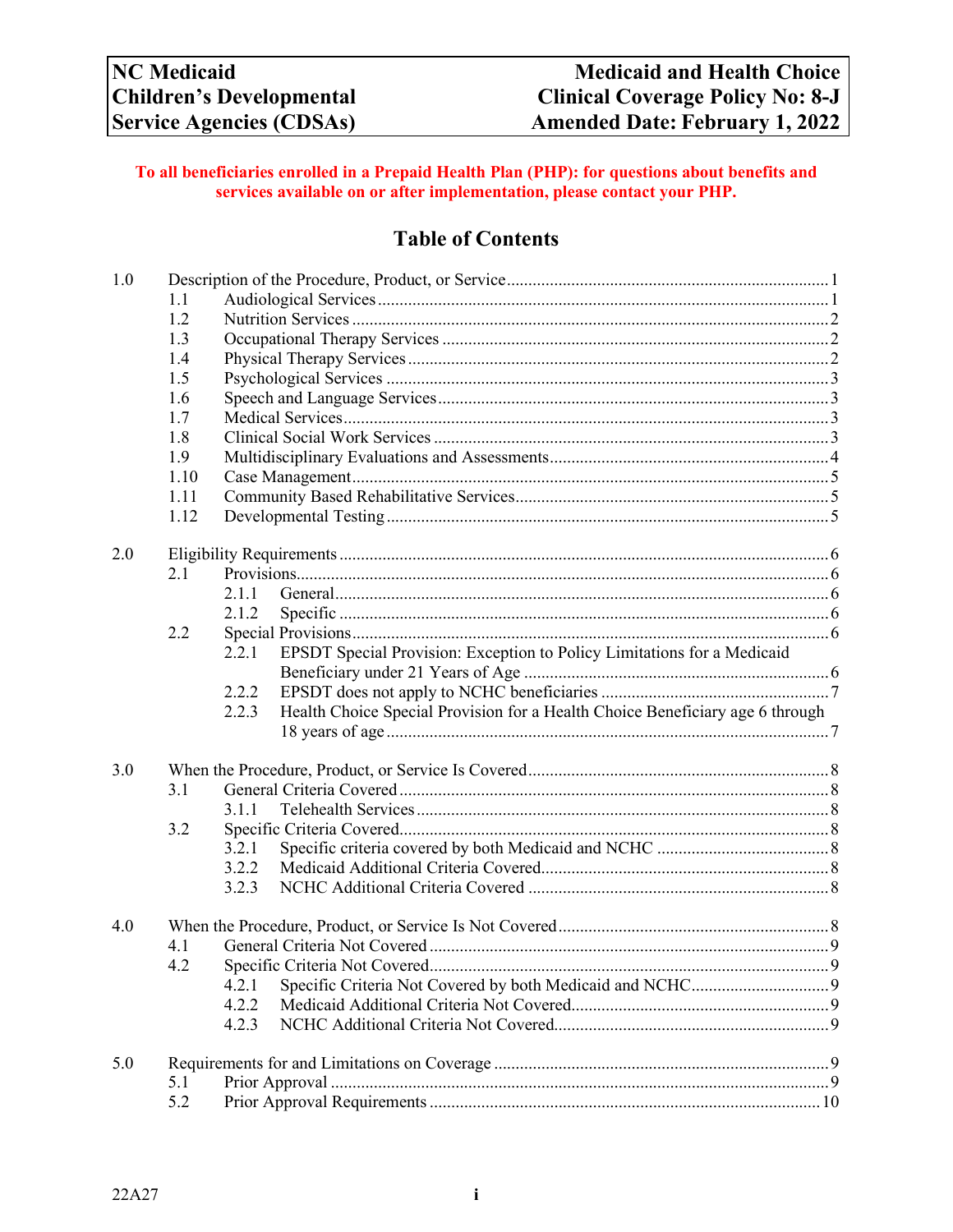|     |                 | 5.2.1                                                                                  |
|-----|-----------------|----------------------------------------------------------------------------------------|
|     |                 | 5.2.2                                                                                  |
|     |                 | Prior Approval Requirements for Outpatient Specialized Therapies 10<br>5.2.3           |
|     |                 | Prior Approval Requirements for Outpatient Behavioral Health Services<br>5.2.4         |
|     |                 |                                                                                        |
|     | 5.3             |                                                                                        |
| 6.0 |                 |                                                                                        |
|     | 6.1             |                                                                                        |
| 7.0 |                 |                                                                                        |
|     | 7.1             |                                                                                        |
|     | 7.2             |                                                                                        |
|     |                 |                                                                                        |
| 8.0 |                 |                                                                                        |
|     |                 |                                                                                        |
|     | A.              |                                                                                        |
|     | <b>B.</b>       | International Classification of Diseases and Related Health Problems, Tenth Revisions, |
|     |                 | Clinical Modification (ICD-10-CM) and Procedural Coding System (PCS)  18               |
|     | $\mathcal{C}$ . |                                                                                        |
|     | D.              |                                                                                        |
|     | Ε.              |                                                                                        |
|     | F.              |                                                                                        |
|     | G.              |                                                                                        |
|     | H.              |                                                                                        |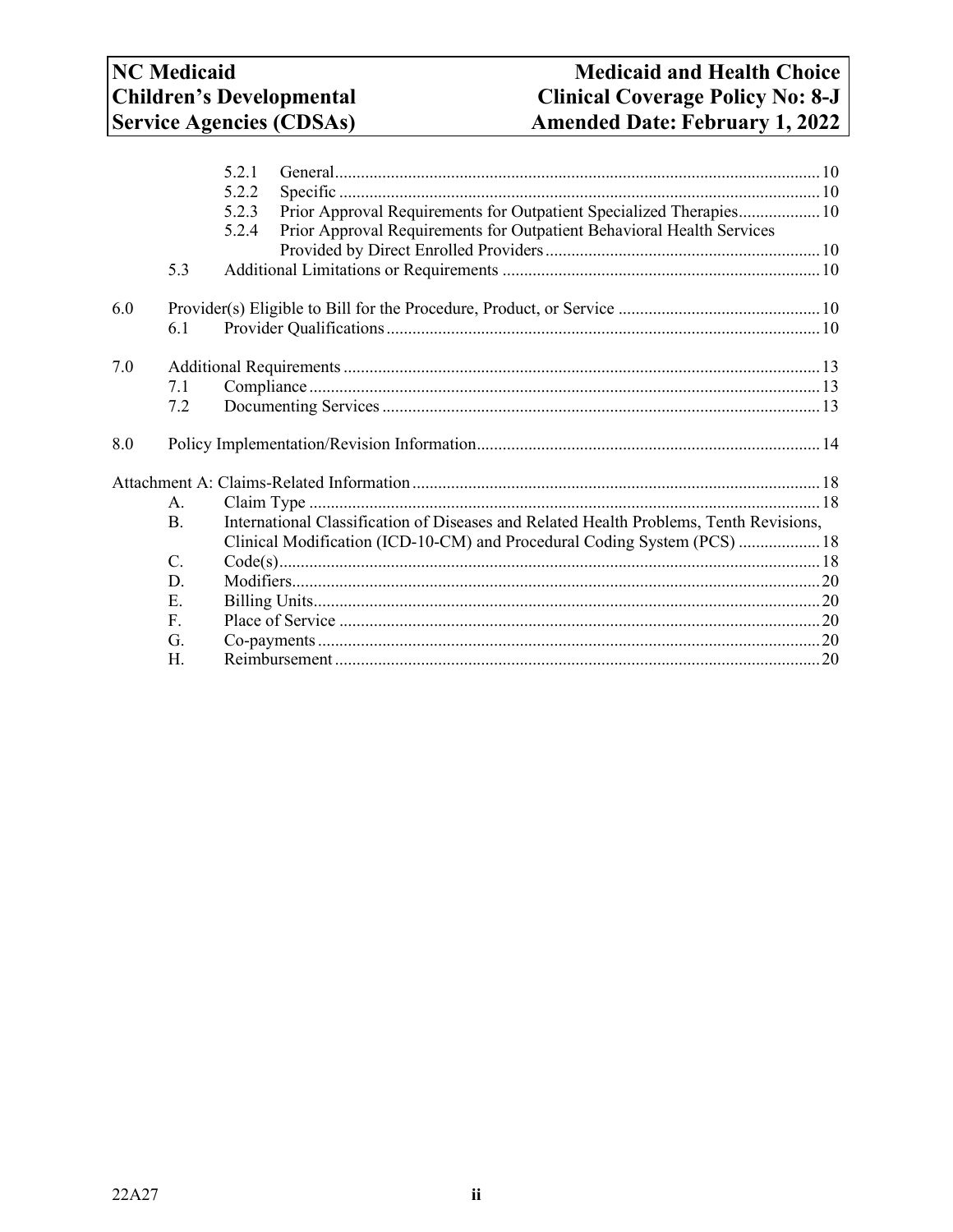**This clinical coverage policy has an effective date of January 1, 2021; however, until the end of the public health emergency, the temporary coverage and reimbursement flexibilities enabled by NC Medicaid through a series of [COVID-19 Special Medicaid Bulletins](https://medicaid.ncdhhs.gov/about-us/covid-19-guidance-and-resources/providers/covid-19-special-medicaid-bulletins) will remain in effect.**

#### **Related Clinical Coverage Policies**

Refer to [https://medicaid.ncdhhs.gov/](http://dma.ncdhhs.gov/) for the related coverage policies listed below: 1-H, *Telehealth, Virtual Communications, and Remote Patient Monitoring* 8C*, [Outpatient Behavioral Health Services Provided by Direct-Enrolled Providers](http://www.ncdhhs.gov/dma/mp/8C.pdf)* 10A, *Outpatient Specialized Therapies*

# <span id="page-2-0"></span>**1.0 Description of the Procedure, Product, or Service**

The Children's Developmental Service Agencies (CDSAs) (formerly known as Developmental Evaluation Centers [DECs] are the local lead agencies for the North Carolina Infant-Toddler Program, under Part C of the Individuals with Disabilities Education Act (IDEA). The responsibilities of the local lead agency are to provide oversight of all the North Carolina Infant-Toddler Program services.

Oversight responsibilities include:

- c. receiving all referrals for the North Carolina Infant-Toddler Program;
- d. contacting families of young children with special needs who may be eligible for the program:
- e. determining eligibility status of children referred;
- f. providing initial and continuing services through their staff and public and private contract agencies; and
- g. the provision and appropriate review of the Individualized Family Service Plan (IFSP) for each child and family served under the program.

Medicaid covered services include the following:

### <span id="page-2-1"></span>**1.1 Audiological Services**

Audiological services include any services or equipment that may be needed to address a child's needs with relation to his auditory skills. Audiological services include:

- a. the identification of children with audiological (hearing) impairment(s) through the utilization of risk criteria and appropriate audiological screening techniques;
- b. a determination of the range, nature, and degree of hearing loss and communication functions through the use of appropriate audiological screening procedures;
- c. a referral for medical and any other services that may be necessary for the habilitation or rehabilitation of children who have a hearing impairment;
- d. the provision of auditory training, aural rehabilitation, speech reading, and listening device orientation and training, and any other related, necessary services;
- e. the provision of services for the prevention of hearing loss; and
- f. a determination of the child's need for amplification, including the selection, fitting, and dispensing of appropriate listening and vibrotactile devices, followed by an evaluation of the effectiveness of those devices.

### **CPT codes, descriptors, and other data only are copyright 2021American Medical Association. All rights reserved. Applicable FARS/DFARS apply.**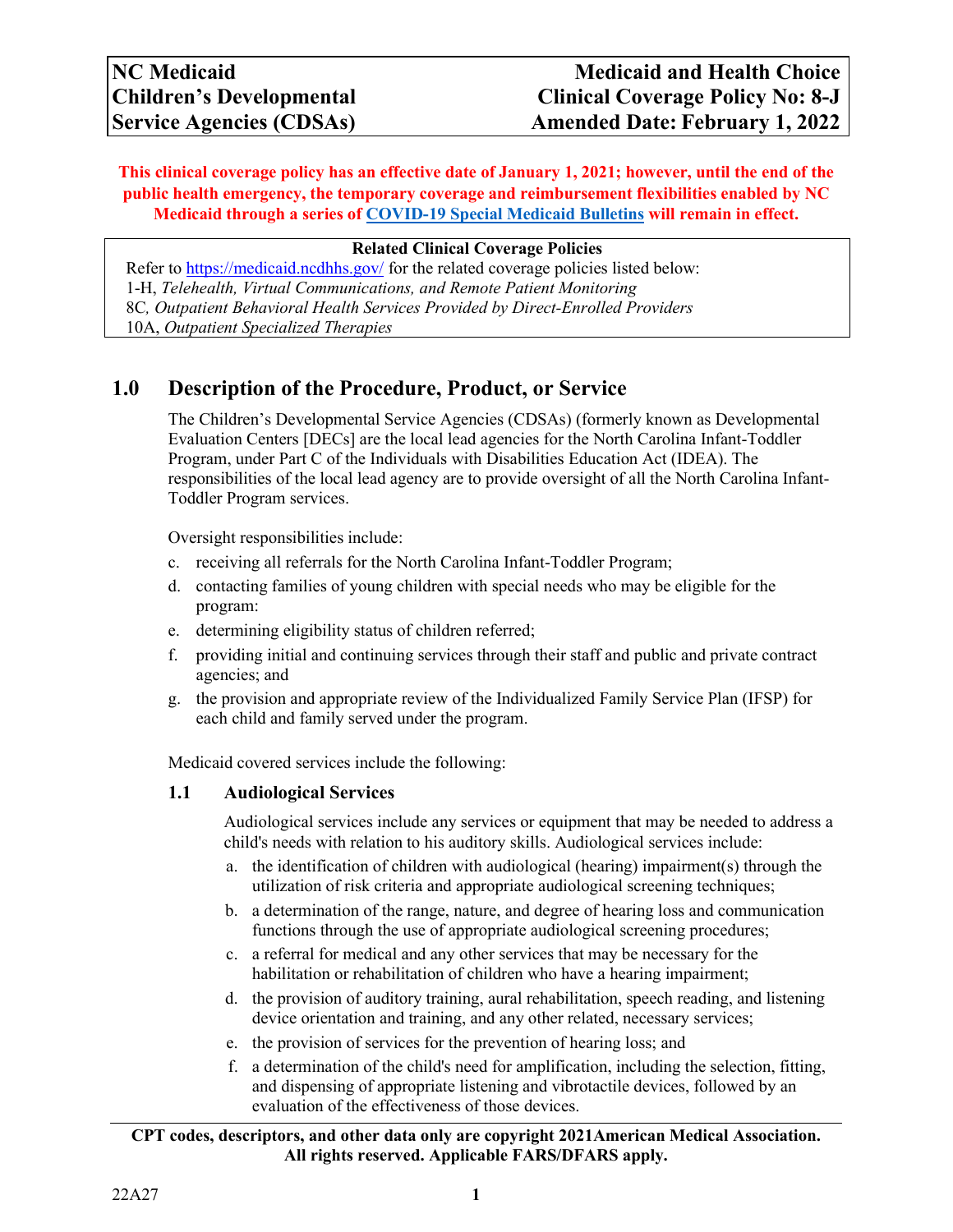### <span id="page-3-0"></span>**1.2 Nutrition Services**

Nutritional services include:

- a. the completion of individual assessments in:
	- 1. nutritional history and dietary intake;
	- 2. anthropometric, biochemical, and clinical variables;
	- 3. feeding skills and feeding problems; and
	- 4. food habits and food preferences;
- b. the development and monitoring of appropriate plans established to address the nutritional needs of the child, based on the individual assessment; and
- c. the referral of the child to appropriate community resources in order to carry out nutritional goals.

## <span id="page-3-1"></span>**1.3 Occupational Therapy Services**

Occupational therapy includes the services necessary to address the functional needs of children related to adaptive development, adaptive behavior and play, and sensory, motor, and postural development. The intent of these services is to assist in the improvement of a child's functional ability to perform tasks in home, school, and community settings. These services include:

- a. identification, assessment, and intervention;
- b. adaptation of the environment, and the selection and design of assistive and orthotic devices whose purpose is to facilitate development and promote the acquisition of functional skills; and
- c. the prevention or minimization of the impact of initial or future impairment, delay in development, or the loss of any functional ability.

### <span id="page-3-2"></span>**1.4 Physical Therapy Services**

Physical therapy includes those services necessary to address the promotion of:

- a. sensorimotor function through the enhancement of musculoskeletal status;
- b. neurobehavioral organization;
- c. perceptual and motor development;
- d. cardiopulmonary status; and
- e. effective environmental adaptation.

These services include:

- a. the screening, evaluation, and assessment of infants and toddlers for the purpose of identifying movement dysfunction;
- b. the attainment, interpretation, and integration of information appropriate for the alleviation, prevention, or compensation for movement dysfunction and related functional problems; and
- c. the provision of individual services or treatment to prevent, alleviate or compensate for movement dysfunction and related functional problems.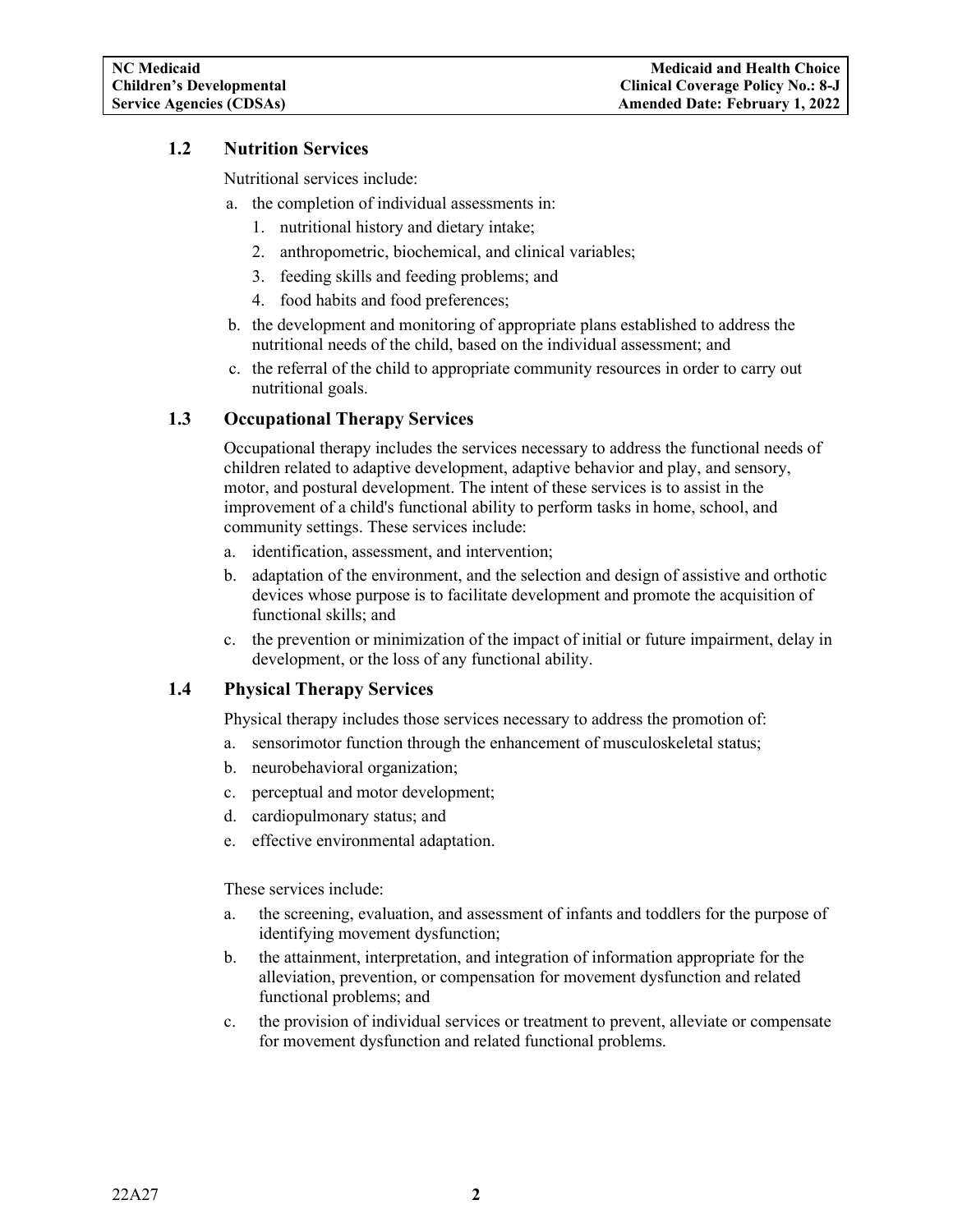## <span id="page-4-0"></span>**1.5 Psychological Services**

Psychological services include:

- a. the administration of psychological and developmental assessments and other evaluation procedures;
- b. the interpretation of assessment results;
- c. obtaining, integrating, and interpreting information about child behavior, and child and family conditions that are related to learning, mental health, and development; and
- d. the planning and management of a program of psychological services, including psychological counseling for children and parent, family counseling, consultation on child development, parent training, and educational programs.

### <span id="page-4-1"></span>**1.6 Speech and Language Services**

Speech and language therapy includes:

- a. the identification of children with communicative or oropharyngeal disorders and delays in the development of communication skills, including the diagnosis and appraisal of specific disorders and delays in those skills;
- b. the referral for medical or other professional services necessary for the habilitation or rehabilitation of children with communicative or oropharyngeal disorders and delays in the development of communication skills; and
- c. the provision of services for the habilitation, rehabilitation, or prevention of communicative or oropharyngeal disorders and delays in the development of communication skills.

### <span id="page-4-2"></span>**1.7 Medical Services**

Medical services in the Infant-Toddler Program refer to services only for evaluation or diagnostic purposes for the determination of a child's:

- a. eligibility;
- b. developmental status; and
- c. need for early intervention services.

#### <span id="page-4-3"></span>**1.8 Clinical Social Work Services**

Clinical social work services include assessment and may also include treatment. Clinical social work assessment includes interviewing and observation and may include testing to assess the following:

- a. Family social history, which may include:
	- 1. identifying information;
	- 2. family composition;
	- 3. child's home environment;
	- 4. child-care arrangements;
	- 5. daily routine;
	- 6. transportation;
	- 7. financial or legal issues; and
	- 8. involvement in community support programs.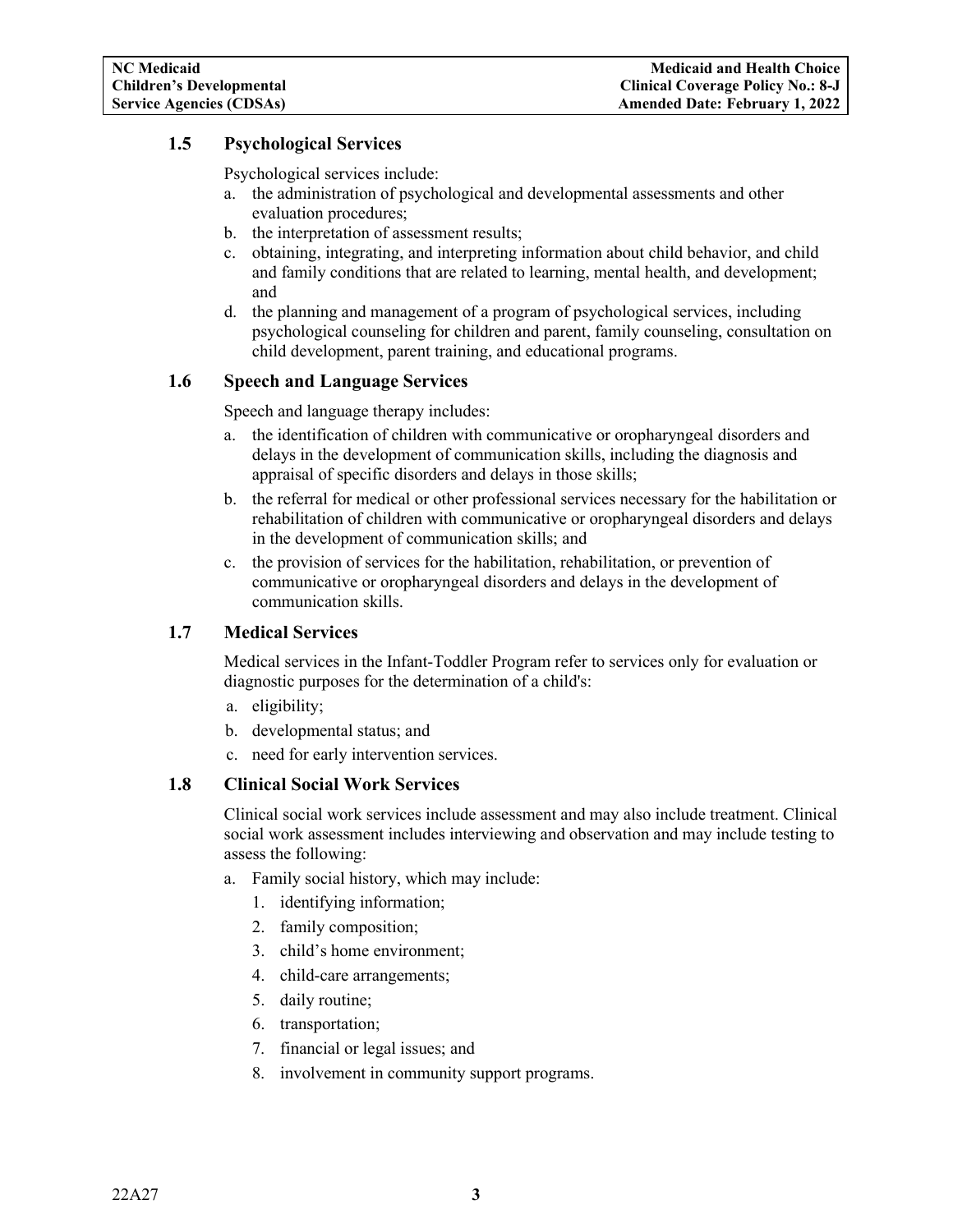- b. Social and emotional development and adaptive behavior of the child, including:
	- 1. the child's emotional development within the family;
	- 2. ability to interact with peers and in community settings;
	- 3. ability to respond to verbal and non-verbal cues; self-help skills; and
	- 4. behavior.
- c. Child and family functioning, which may include:
	- 1. parent's understanding of previous testing (diagnosis);
	- 2. parent's perspective of child's strengths and needs;
	- 3. parent's expectations for the CDSA evaluation;
	- 4. parenting skills and need for supportive services;
	- 5. family dynamics including parent-child relationship; and
	- 6. family's response to and ability to use assistive technology.

Clinical social work treatment includes:

- a. individual or family therapies to ameliorate identified emotional and behavioral dysfunction;
- b. promote healthy child and family relationships and functioning;
- c. and assist the family in coping with and managing an identified disability.

**Note:** Within this therapeutic context, it may also include the provision of instruction to the child or family.

### <span id="page-5-0"></span>**1.9 Multidisciplinary Evaluations and Assessments**

Multidisciplinary evaluation and assessment services are:

- a. Screening;
- b. Evaluation; and
- c. assessment procedures used to determine:
	- 1. a child's initial and continuing eligibility for early intervention services;
	- 2. the child's level of functioning in the developmental domains;
	- 3. and a medical perspective on the child's development.

This service is used to determine:

- a. a child's strengths and needs and services appropriate to meet those needs;
- b. resources and concerns of the family; and
- c. supports and services necessary to enhance the family's capacity to meet their child's developmental needs.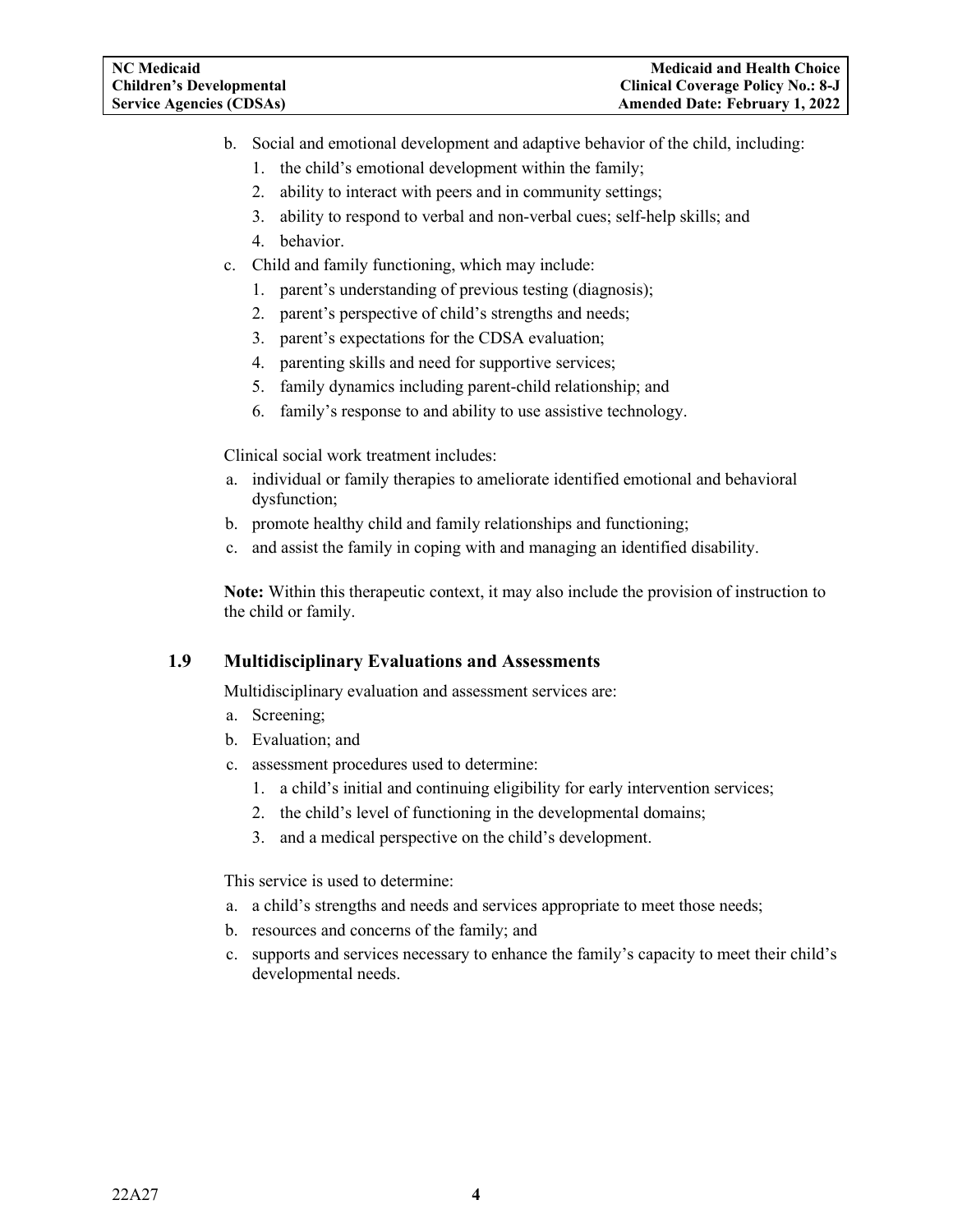### <span id="page-6-0"></span>**1.10 Case Management**

Case Management services include:

- a. assessment and periodic reassessment to determine types and amounts of services needed;
- b. development and implementation of an individualized case management service plan with the client;
- c. consistent with SSA 1902(a)(23), coordination and assignment of responsibilities among staff and service agencies; and
- d. monitoring and follow-up to ensure that services are received and are adequate for the client's needs.

### <span id="page-6-1"></span>**1.11 Community Based Rehabilitative Services**

This service is provided to meet the cognitive, communication, social, emotional, and adaptive development needs of the child. The ITFS, in consultation with the IFSP team, will work with caregivers on planning and developing individualized intervention strategies for the child to extend opportunities to practice the following skills, described below, into everyday activities in the home, daycare or other community setting:

- a. **Cognitive** This refers to the acquisition, organization, and ability to process and use information.
- b. **Communication** This includes expressive and receptive communication skills, both verbal and non-verbal.
- c. **Social and Emotional Skills** This refers to interpersonal relationship abilities. This includes interactions and relationships with parent(s) and caregivers, other family members, adults and peers, as well as behavioral characteristics, e.g., passive, active, curious, calm, anxious, and irritable.
- d. **Adaptive Development** This refers to the ability to function independently within the environment and the child's competency with daily living activities such as sucking, eating, dressing, playing, etc., as appropriate for the child's age.
- e. **Physical** [gross and fine motor] This service refers to abilities with tasks requiring large and small muscle coordination, strength, stamina, flexibility, and motor development appropriate for the developmental age.

### <span id="page-6-2"></span>**1.12 Developmental Testing**

Developmental testing is generally used as a screening tool to identify children who should receive a more intensive diagnostic evaluation and assessment.

This service is provided by:

- a. an educational diagnostician;
- b. psychologist;
- c. certified Infant toddler family specialist;
- d. other clinical staff who meet the qualifications of an educational diagnostician; or
- e. other clinical staff who holds typically a master's degree and has demonstrated competence in developmental testing to the satisfaction of the CDSA.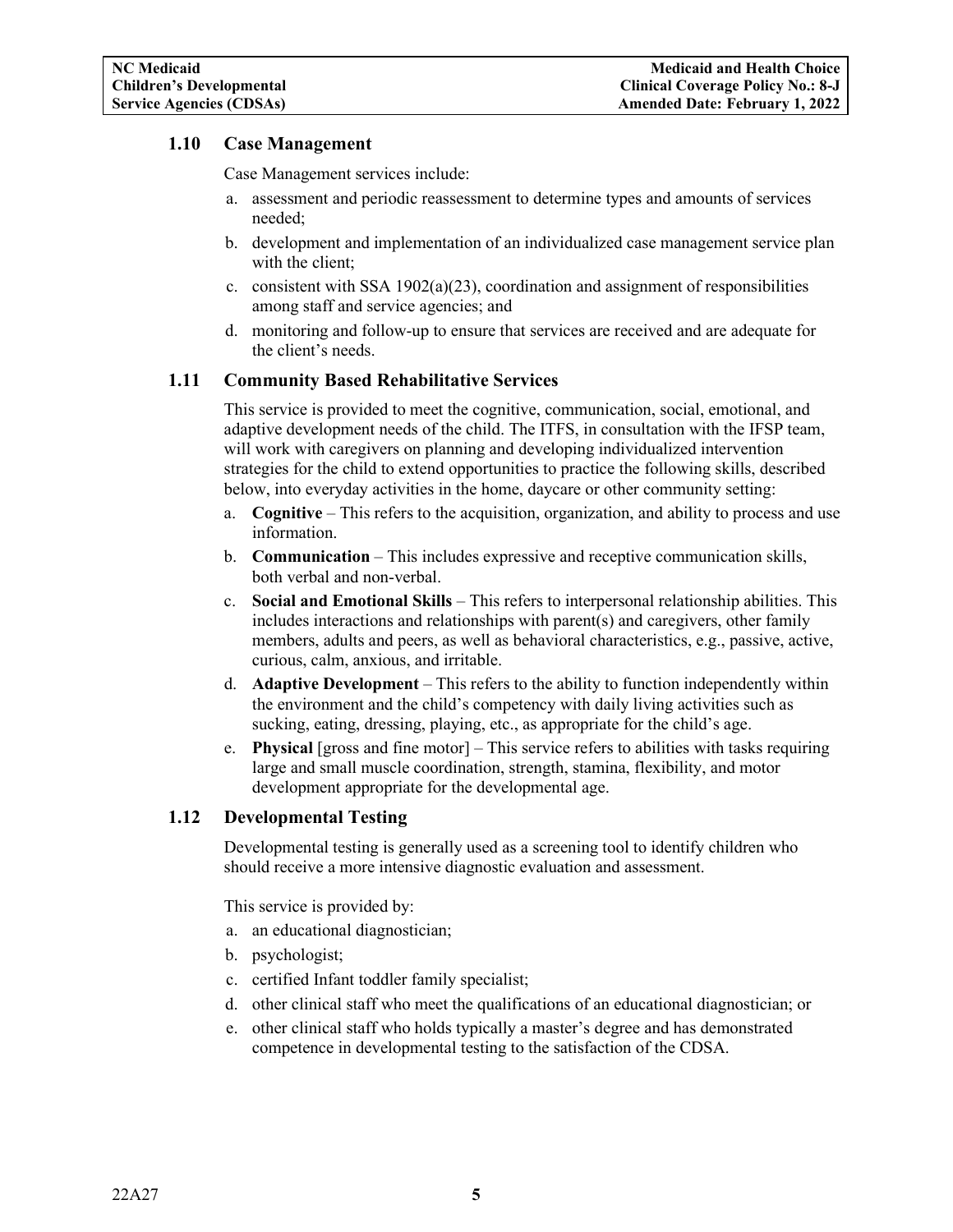This service is not for education purposes but to determine if there is risk for or determined intellectual/developmental delay for referral to health-related services such as occupational therapy, physical therapy, speech therapy, etc.

# <span id="page-7-2"></span><span id="page-7-1"></span><span id="page-7-0"></span>**2.0 Eligibility Requirements**

## **2.1 Provisions**

## **2.1.1 General**

### **(***The term "General" found throughout this policy applies to all Medicaid and NCHC policies***)**

- a. An eligible beneficiary shall be enrolled in either:
	- 1. the NC Medicaid Program (Medicaid is NC Medicaid program, unless context clearly indicates otherwise); or
	- 2. the NC Health Choice (NCHC is NC Health Choice program, unless context clearly indicates otherwise) Program on the date of service and shall meet the criteria in **Section 3.0 of this policy**.
- b. Provider(s) shall verify each Medicaid or NCHC beneficiary's eligibility each time a service is rendered.
- c. The Medicaid beneficiary may have service restrictions due to their eligibility category that would make them ineligible for this service.
- d. Following is only one of the eligibility and other requirements for participation in the NCHC Program under GS 108A-70.21(a): Children must be between the ages of 6 through 18.

## <span id="page-7-3"></span>**2.1.2 Specific**

### (*The term "Specific" found throughout this policy only applies to this policy*)

**a. Medicaid**

Eligibility ends on the child's third birthday.

**b. NCHC** None Apply.

## <span id="page-7-5"></span><span id="page-7-4"></span>**2.2 Special Provisions**

## **2.2.1 EPSDT Special Provision: Exception to Policy Limitations for a Medicaid Beneficiary under 21 Years of Age**

### a. **42 U.S.C. § 1396d(r) [1905(r) of the Social Security Act]**

Early and Periodic Screening, Diagnostic, and Treatment (EPSDT) is a federal Medicaid requirement that requires the state Medicaid agency to cover services, products, or procedures for Medicaid beneficiary under 21 years of age **if** the service is **medically necessary health care** to correct or ameliorate a defect, physical or mental illness, or a condition [health problem] identified through a screening examination (includes any evaluation by a physician or other licensed practitioner).

This means EPSDT covers most of the medical or remedial care a child needs to improve or maintain his or her health in the best condition possible,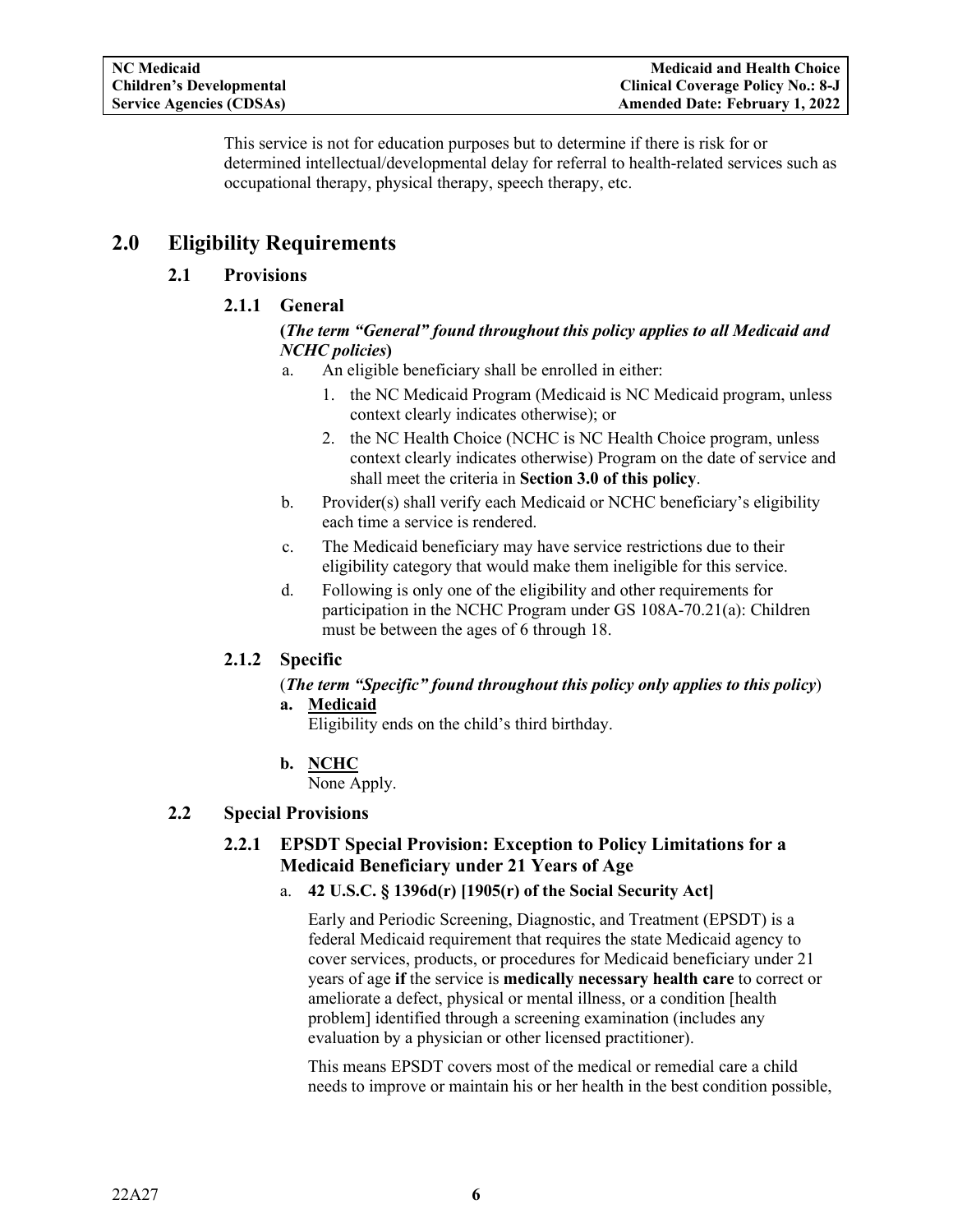compensate for a health problem, prevent it from worsening, or prevent the development of additional health problems.

Medically necessary services will be provided in the most economic mode, as long as the treatment made available is similarly efficacious to the service requested by the beneficiary's physician, therapist, or other licensed practitioner; the determination process does not delay the delivery of the needed service; and the determination does not limit the beneficiary's right to a free choice of providers.

EPSDT does not require the state Medicaid agency to provide any service, product or procedure:

- 1. that is unsafe, ineffective, or experimental or investigational.
- 2. that is not medical in nature or not generally recognized as an accepted method of medical practice or treatment.

Service limitations on scope, amount, duration, frequency, location of service, and other specific criteria described in clinical coverage policies may be exceeded or may not apply as long as the provider's documentation shows that the requested service is medically necessary "to correct or ameliorate a defect, physical or mental illness, or a condition" [health problem]; that is, provider documentation shows how the service, product, or procedure meets all EPSDT criteria, including to correct or improve or maintain the beneficiary's health in the best condition possible, compensate for a health problem, prevent it from worsening, or prevent the development of additional health problems.

### b. **EPSDT and Prior Approval Requirements**

- 1. If the service, product, or procedure requires prior approval, the fact that the beneficiary is under 21 years of age does **NOT** eliminate the requirement for prior approval.
- 2. **IMPORTANT ADDITIONAL INFORMATION** about EPSDT and prior approval is found in the *NCTracks Provider Claims and Billing Assistance Guide,* and on the EPSDT provider page. The Web addresses are specified below.

*NCTracks Provider Claims and Billing Assistance Guide*: [https://www.nctracks.nc.gov/content/public/providers/provider](https://www.nctracks.nc.gov/content/public/providers/provider-manuals.html)[manuals.html](https://www.nctracks.nc.gov/content/public/providers/provider-manuals.html)

EPSDT provider page: [https://medicaid.ncdhhs.gov/](http://dma.ncdhhs.gov/)

### <span id="page-8-0"></span>**2.2.2 EPSDT does not apply to NCHC beneficiaries**

## <span id="page-8-1"></span>**2.2.3 Health Choice Special Provision for a Health Choice Beneficiary age 6 through 18 years of age**

NC Medicaid shall deny the claim for coverage for an NCHC beneficiary who does not meet the criteria within **Section 3.0** of this policy. Only services included under the NCHC State Plan and the NC Medicaid clinical coverage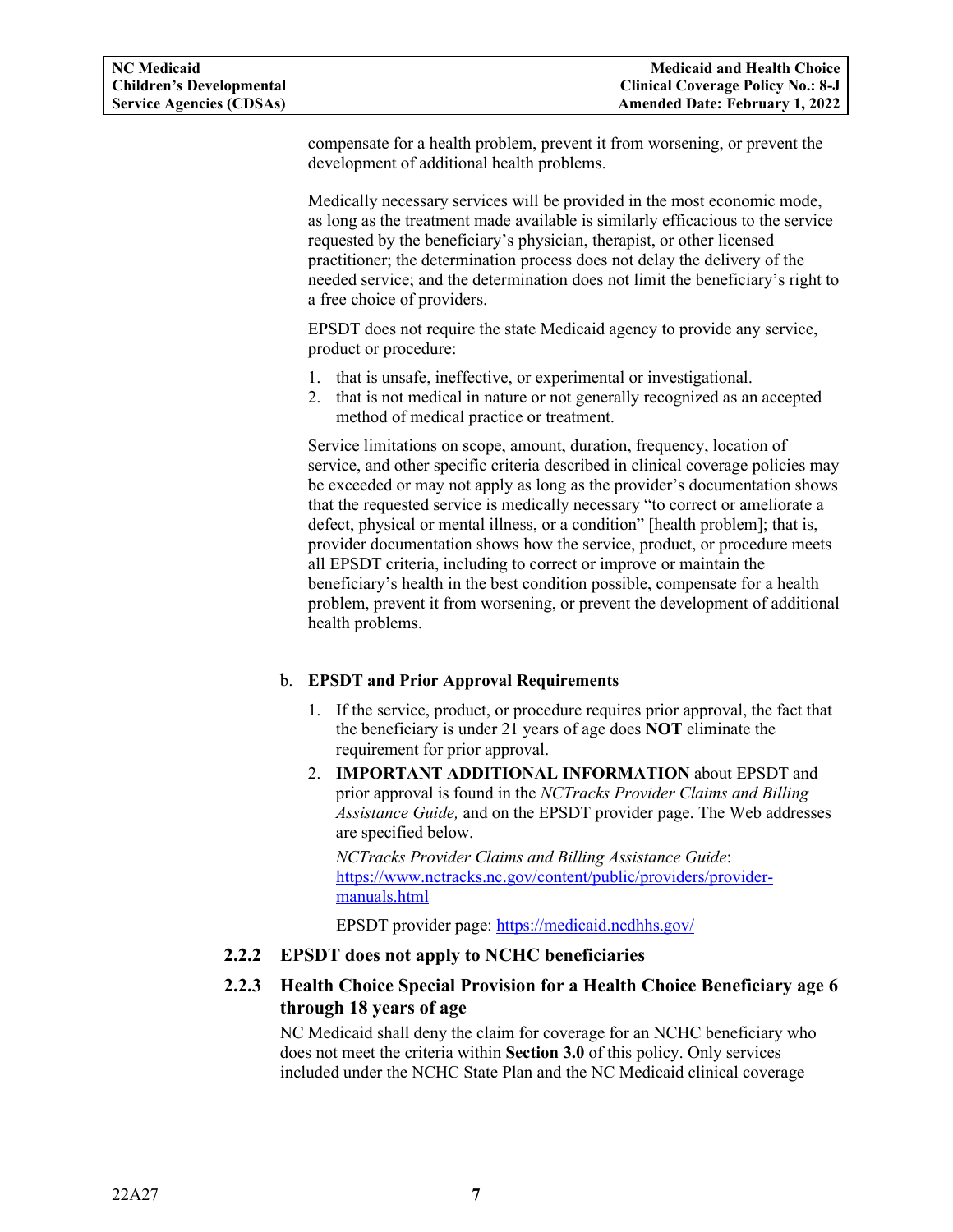policies, service definitions, or billing codes are covered for an NCHC beneficiary

# <span id="page-9-0"></span>**3.0 When the Procedure, Product, or Service Is Covered**

#### *Note: Refer to Subsection 2.2.1 regarding EPSDT Exception to Policy Limitations for Medicaid Beneficiaries under 21 Years of Age.*

#### <span id="page-9-1"></span>**3.1 General Criteria Covered**

Medicaid and NCHC shall cover the procedure, product, or service related to this policy when medically necessary, and:

- a. the procedure, product, or service is individualized, specific, and consistent with symptoms or confirmed diagnosis of the illness or injury under treatment, and not in excess of the beneficiary's needs;
- b. the procedure, product, or service can be safely furnished, and no equally effective and more conservative or less costly treatment is available statewide; and
- c. the procedure, product, or service is furnished in a manner not primarily intended for the convenience of the beneficiary, the beneficiary's caretaker, or the provider.

### <span id="page-9-2"></span>**3.1.1 Telehealth Services**

As outlined in Attachment A, select services within this clinical coverage policy may be provided via telehealth. Services delivered via telehealth must follow the requirements and guidance in clinical coverage Policy 1-H, Telehealth, *Virtual Communications, and Remote Patient Monitoring,* at [https://medicaid.ncdhhs.gov/,](https://medicaid.ncdhhs.gov/)

### <span id="page-9-5"></span><span id="page-9-4"></span><span id="page-9-3"></span>**3.2 Specific Criteria Covered**

## **3.2.1 Specific criteria covered by both Medicaid and NCHC** None Apply.

### **3.2.2 Medicaid Additional Criteria Covered**

Medicaid shall cover services as listed in **Section 1.0** of this policy when medically necessary and provided as outlined in an IFSP.

Refer to **Section 3.0** of clinical coverage policy 10A, *Outpatient Specialized Therapies*, at [https://medicaid.ncdhhs.gov/,](http://dma.ncdhhs.gov/) for medical necessity criteria for physical therapy, occupational therapy, and speech/language-audiology therapy.

### **3.2.3 NCHC Additional Criteria Covered**

None Apply.

# <span id="page-9-7"></span><span id="page-9-6"></span>**4.0 When the Procedure, Product, or Service Is Not Covered**

*Note: Refer to Subsection 2.2.1 regarding EPSDT Exception to Policy Limitations for Medicaid Beneficiaries under 21 Years of Age.*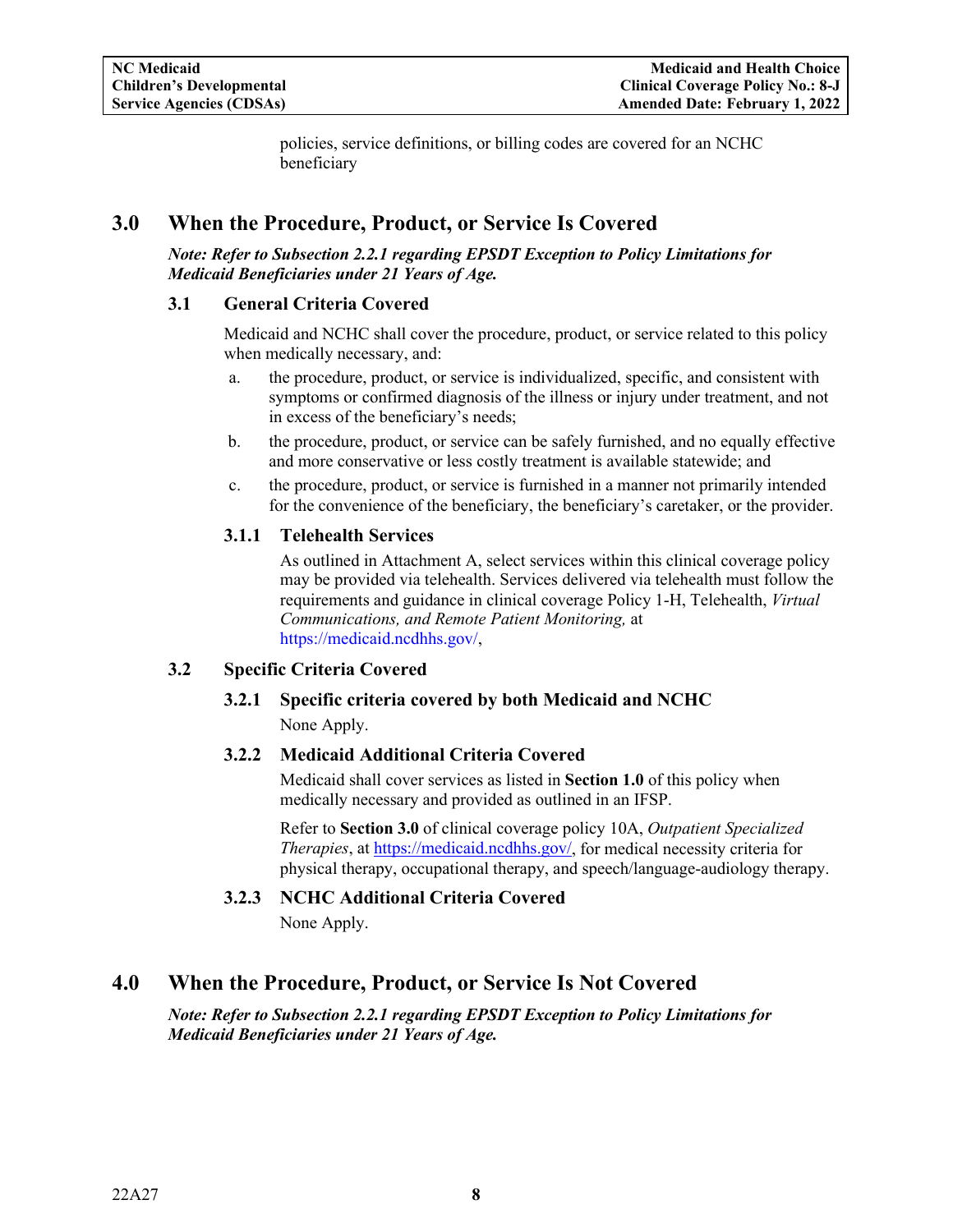## <span id="page-10-0"></span>**4.1 General Criteria Not Covered**

Medicaid and NCHC shall not cover the procedure, product, or service related to this policy when:

- a. the beneficiary does not meet the eligibility requirements listed in **Section 2.0;**
- b. the beneficiary does not meet the criteria listed in **Section 3.0;**
- c. the procedure, product, or service duplicates another provider's procedure, product, or service; or
- d. the procedure, product, or service is experimental, investigational, or part of a clinical trial.

#### <span id="page-10-3"></span><span id="page-10-2"></span><span id="page-10-1"></span>**4.2 Specific Criteria Not Covered**

**4.2.1 Specific Criteria Not Covered by both Medicaid and NCHC** None Apply.

#### **4.2.2 Medicaid Additional Criteria Not Covered**

In addition to the specific criteria not covered in **Subsection 4.2.1** of this policy**,** Medicaid shall not cover services under this policy when the services provided are not outlined in the IFSP and the guidelines in this policy are not met.

### <span id="page-10-4"></span>**4.2.3 NCHC Additional Criteria Not Covered**

- a. NCGS  $\S$  108A-70.21(b) "Except as otherwise provided for eligibility, fees, deductibles, copayments, and other cost sharing charges, health benefits coverage provided to children eligible under the Program shall be equivalent to coverage provided for dependents under North Carolina Medicaid Program except for the following:
	- 1. No services for long-term care.
	- 2. No nonemergency medical transportation.
	- 3. No EPSDT.
	- 4. Dental services shall be provided on a restricted basis in accordance with criteria adopted by the Department to implement this subsection."

## <span id="page-10-5"></span>**5.0 Requirements for and Limitations on Coverage**

*Note: Refer to Subsection 2.2.1 regarding EPSDT Exception to Policy Limitations for Medicaid Beneficiaries under 21 Years of Age.*

#### <span id="page-10-6"></span>**5.1 Prior Approval**

- a. Prior approval from The Carolinas Center for Medical Excellence (CCME) [\(http://www.thecarolinascenter.org\)](http://www.thecarolinascenter.org/) is required for Outpatient Specialized Therapies.
- b. Prior approval for [Outpatient Behavioral Health Services Provided by Direct-](http://www.ncdhhs.gov/dma/mp/8C.pdf)[Enrolled Providers](http://www.ncdhhs.gov/dma/mp/8C.pdf) for reimbursement by Medicaid is required from NC Medicaid's contracted utilization review vendor or the Prepaid Inpatient Health Plan (PIHP) for the beneficiary's county of residence.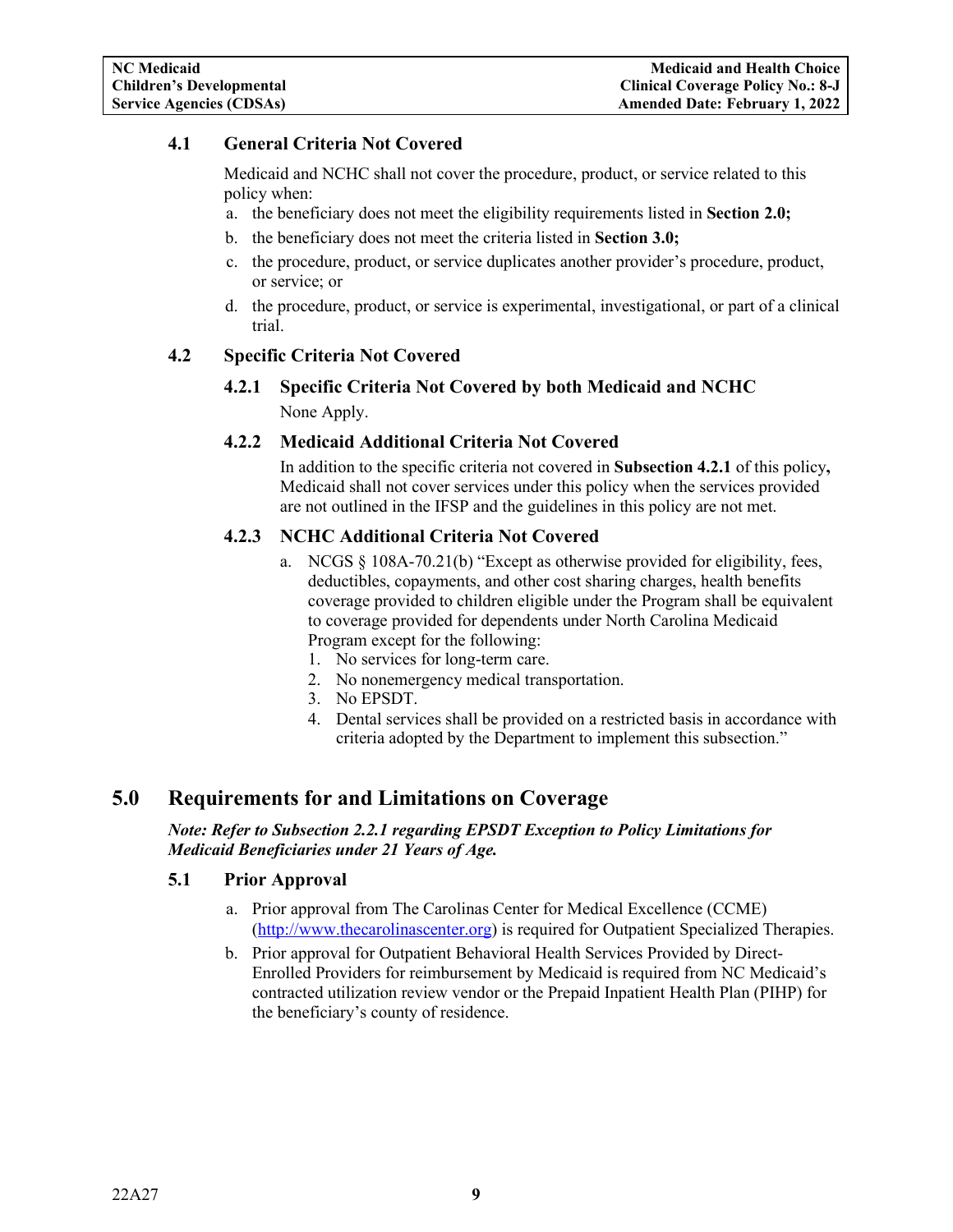## <span id="page-11-1"></span><span id="page-11-0"></span>**5.2 Prior Approval Requirements**

## **5.2.1 General**

The provider(s) shall submit to the Department of Health and Human Services (DHHS) Utilization Review Contractor the following:

- a. the prior approval request; and
- b. all health records and any other records that support the beneficiary has met the specific criteria in **Subsection 3.2** of this policy.

## <span id="page-11-2"></span>**5.2.2 Specific**

None Apply.

<span id="page-11-3"></span>**5.2.3 Prior Approval Requirements for Outpatient Specialized Therapies** Refer to **Section 5.0** of clinical coverage policy 10A, *Outpatient Specialized Therapies*, at [https://medicaid.ncdhhs.gov/,](http://dma.ncdhhs.gov/) for details on prior approval requirements for these services

## <span id="page-11-4"></span>**5.2.4 Prior Approval Requirements for Outpatient Behavioral Health Services Provided by Direct Enrolled Providers**

Refer to **Section 5.0** of clinical coverage policy 8C*, [Outpatient Behavioral](http://www.ncdhhs.gov/dma/mp/8C.pdf)  [Health Services Provided by Direct-Enrolled Providers,](http://www.ncdhhs.gov/dma/mp/8C.pdf)* at [https://medicaid.ncdhhs.gov/,](http://dma.ncdhhs.gov/) for details on prior approval requirements for these services.

## <span id="page-11-5"></span>**5.3 Additional Limitations or Requirements**

None Apply.

# <span id="page-11-6"></span>**6.0 Provider(s) Eligible to Bill for the Procedure, Product, or Service**

To be eligible to bill for the procedure, product, or service related to this policy, the provider(s) shall:

- a. meet Medicaid or NCHC qualifications for participation;
- b. have a current and signed Department of Health and Human Services (DHHS) Provider Administrative Participation Agreement; and
- c. bill only for procedures, products, and services that are within the scope of their clinical practice, as defined by the appropriate licensing entity.

### <span id="page-11-7"></span>**6.1 Provider Qualifications**

In the service delivery process, the role of the CDSA is to share with families the listing of qualified providers for each of the IFSP services. Any willing provider who meets provider criteria for enrollment can enroll with the CDSA and NC Medicaid as a Medicaid provider. The family makes the choice of providers utilized for their needs, and the providers bill Medicaid directly for the services they provide.

Staff of the CDSA, private or public providers providing services to Medicaid beneficiaries through a contract with the CDSA, shall meet the following requirements, as appropriate to the discipline: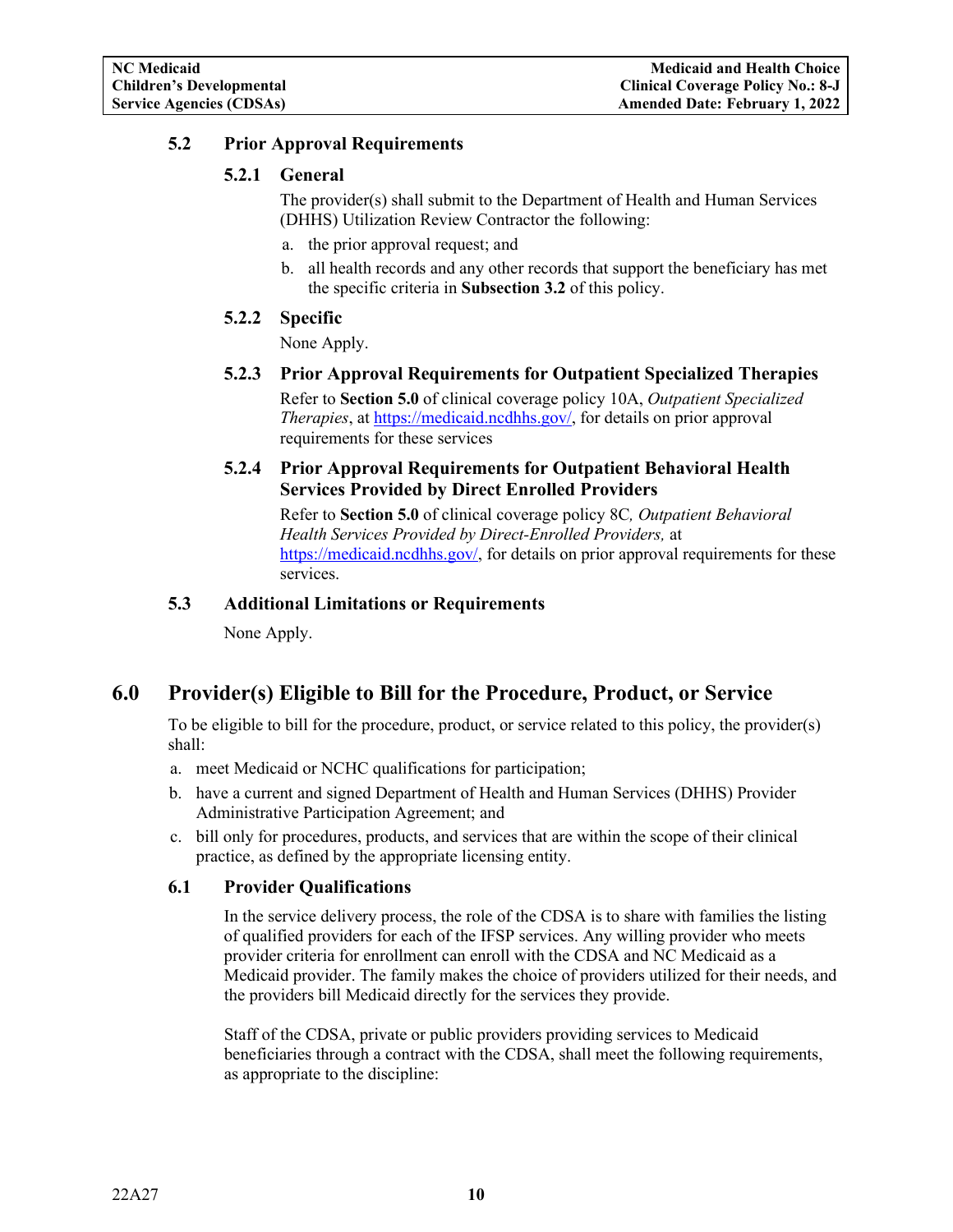- a. As defined in 10A NCAC 27G .0104 & in accordance with HB478, a qualified professional in early intervention is an individual in any of the following categories:
	- 1. Individual holds a master's degree in a human service field, has one year of full time pre or post graduate experience with young children and their families in the provision of child health, early childhood, special education, family development, and early intervention or related services, with infant/toddler/family specialist [ITFS] certification, or is working toward this certification at the required rate. If the individual does not have the required number of years' experience in the aforementioned areas described, the individual must be supervised by a certified ITFS or an individual approved by the CDSA, in accordance with an individual supervision plan in order to function as a qualified professional.
	- 2. Individual holds a bachelor's degree in a human service field, has two years of full time pre or post graduate experience with young children and their families in the provision of child health, early graduate experience with young children and their families in the provision of child health, early childhood, special education, family development, and early intervention or related services, with infant/toddler/family specialist [ITFS] certification, or is working toward this certification at the required rate. IF the individual does not have the required number of years' experience in the aforementioned areas described, the individual must be supervised by a certified ITFS or an individual approved by the CDSA, in accordance with an individualized supervision plan in order to function as a qualified professional.
	- 3. Individual is a registered nurse, licensed in the state of North Carolina, with two years of full time pre or post graduate experience with young children and their families in the provision of child health, early childhood, special education, family development, and early intervention or related services, with infant/toddler/family specialist [ITFS] certification, or is working toward this certification at the required rate. If the individual does not have the required number of years' experience in the aforementioned areas described, the individual must be supervised by a certified ITFS or an individual approved by the CDSA, in accordance with an individualized supervision plan, in order to function as a qualified professional.
- b. As defined in 42 CFR 440.110, a **speech pathologist** who has a valid license issued by the N.C. Board of Examiners for Speech and Language Pathologists and Audiologists and has a certificate of clinical competence from the American Speech and Hearing Association; has completed the equivalent educational requirements and work experience necessary for the certificate; or has completed the academic program and is acquiring supervised work experience to qualify for the certificate. Only therapy assistants and speech language pathologists in their clinical fellowship year may work under the direction of the licensed therapist. The Supervising Therapist is the biller of the service.
- c. As defined in 42 CFR 440.110, an **audiologist** who has a valid license issued by the N.C. Board of Examiners for Speech and Language Pathologists and Audiologists. Only therapy assistants may work under the direction of the licensed therapist. The supervising therapist is the biller of the service.
- d. As defined in 42 CFR 440.110, an **occupational therapist** who is registered by the American Occupational Association; or a graduate of a program in occupational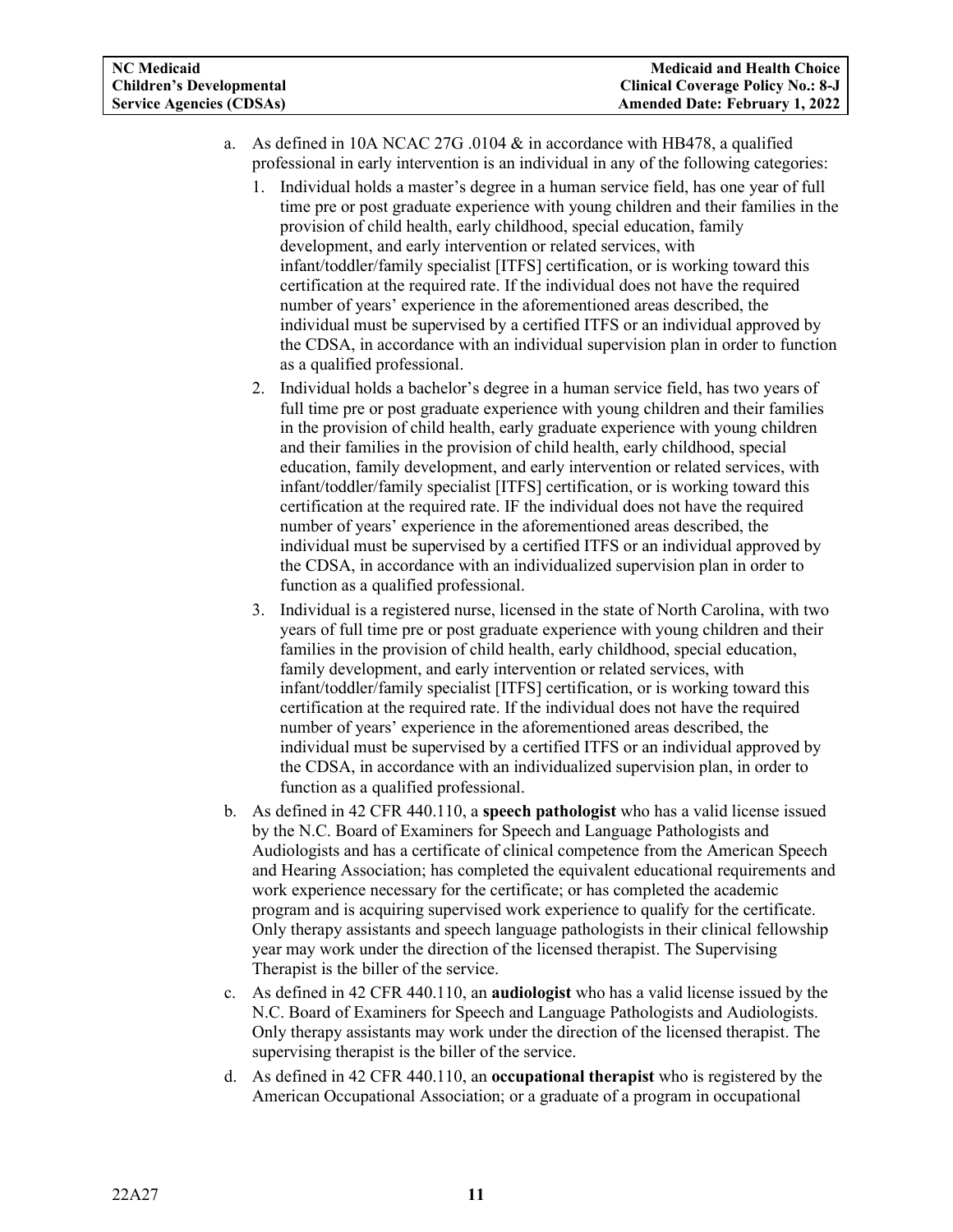therapy approved by the Committee on Allied Health Education and Accreditation of the American Medical Association and engaged in the supplemental clinical experience required before registration by the American Occupational Therapy Association and, where applicable, licensed by the state. Only therapy assistants may work under the direction of the licensed therapist. The supervising therapist is the biller of the service.

- e. As defined in 42 CFR 440.110, a qualified **physical therapist** is an individual who is a graduate of a program of physical therapy approved by the Committee on Allied Health Education and Accreditation of the American Medical Association and engaged in the supplemental clinical experience required before registration by the American Physical Therapy Association or its equivalent; and where applicable, licensed by the State. Only therapy assistants may work under the direction of the licensed therapist. The supervising therapist is the biller of the service.
- f. A **nutritionist** or **registered dietitian** registered with the American Dietetic Association's Commission on Dietetic Registration or licensed by the N.C. Board of Dietetics and Nutrition.
- g. A **pediatrician** or **physician's assistant**, in accordance with the scope of the North Carolina Medical Practice Act, or a nurse practitioner within the scope of the Nurse Practice Act.
- h. A **licensed clinical social worker** (LCSW) in accordance with the Ethical Guidelines of the Social Worker Act and (General Statutes of North Carolina, Chapter 90B, Social Worker Certification and Licensure Act) and the NASW Code of Ethics.
- i. An **educational diagnostician**, with a master's degree in special education or related field, with at least six hours of coursework and two years' experience in educational and developmental testing, or a bachelor's degree in special education or related field, with at least six hours of coursework and three years' experience in educational and developmental testing.
- j. A licensed **psychologist** licensed by the N.C. Psychology Board, in accordance with the North Carolina Psychology Act.
- k. Any qualified provider who meets the following criteria can enroll with the CDSA and NC Medicaid as a Medicaid **provider of Community Based Rehabilitative Services (CBRS):**
	- 1. An eligible provider of CBRS must receive endorsement from the CDSA and enroll with NC Medicaid as a:
		- i. Medicaid individual licensed provider; or
		- ii. A group provider who employs or contracts with individuals who hold a valid and active license in the healing arts in full force and effect to practice in the state of North Carolina, or a professional who meets the certification requirements for the infant/toddler/family specialist (ITFS) as delineated in the *North Carolina Infant Toddler Program Procedures for Personnel Certification*.
	- 2. The Division of Public Health (DPH), through CDSA, documents and verifies the qualifications, training, and certification of the ITFS, verifies the valid licensure status, and endorses the provider for Medicaid participation.
	- 3. Community Based Rehabilitative Service providers must be a:
		- i. licensed psychologist as defined in 10A NCAC 27G.0104(17);
		- ii. licensed clinical social worker as defined in 10A NCAC 27G.0104(9);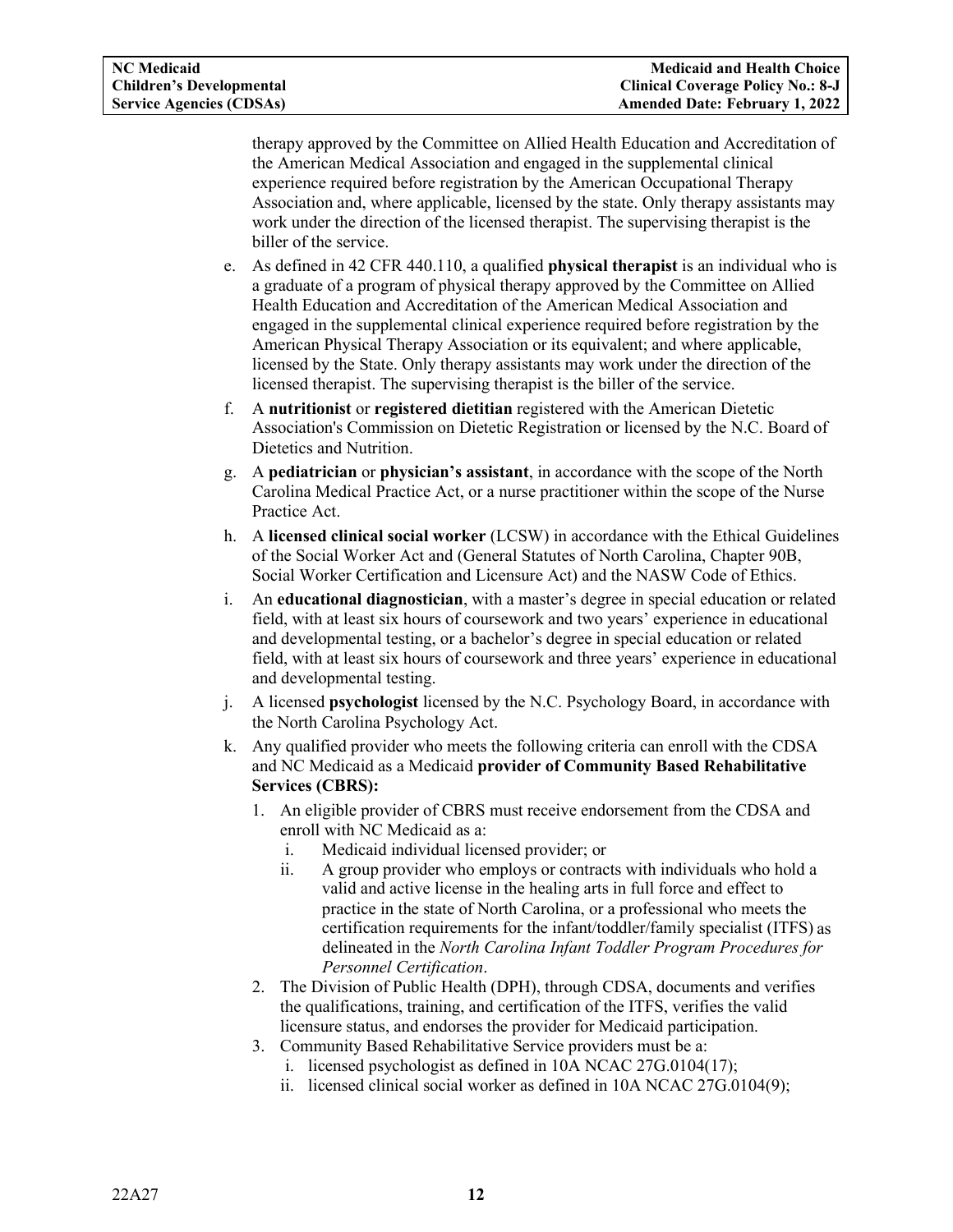- iii. a qualified mental health professional (QMHP), including a licensed marriage and family therapist as defined in 10A NCAC 27G.0104(12);
- iv. a certified ITFS or an individual working toward certification at the required rate or a paraprofessional, as defined in 10A NCAC 27G.0104(15), may also be a provider if he or she meets the certification requirements for ITFS as delineated in the North Carolina Infant Toddler Program Procedures for Personnel Certification and is under the direct supervision of a professional certified according to these procedures. All providers of this service must possess the ITFS certification or be working toward certification at the required rate.

# <span id="page-14-0"></span>**7.0 Additional Requirements**

*Note: Refer to Subsection 2.2 regarding EPSDT Exception to Policy Limitations for Medicaid Beneficiaries under 21 Years of Age.*

#### <span id="page-14-1"></span>**7.1 Compliance**

Provider(s) shall comply with the following in effect at the time the service is rendered:

- a. All applicable agreements, federal, state and local laws and regulations including the Health Insurance Portability and Accountability Act (HIPAA) and record retention requirements; and
- b. NC Medicaid's clinical (medical) coverage policies, guidelines, policies, provider manuals, implementation updates, and bulletins published by the Centers for Medicare and Medicaid Services (CMS), DHHS, DHHS division(s) or fiscal contractor(s).

### <span id="page-14-2"></span>**7.2 Documenting Services**

Each provider shall maintain and allow NC Medicaid to access the following documentation for each beneficiary:

- a. The beneficiary's name and Medicaid identification number.
- b. A copy of the treatment plan with clearly defined goals and measurable baselines.
- c. A copy of the physician's order for treatment services. The date that the order was signed must precede the treatment dates.
- d. Progress notes with achievements or measurable progress; description of services performed, and dates of service.
- e. The duration of service (i.e., length of assessment or treatment session in minutes).
- f. The signature of the person providing each service.
- g. A copy of each test performed or a summary listing all test results and the written evaluation report.
- h. A copy of the completed prior approval form with the prior approval authorization number.

CDSAs are responsible for ensuring that salaried and contracted personnel adhere to these requirements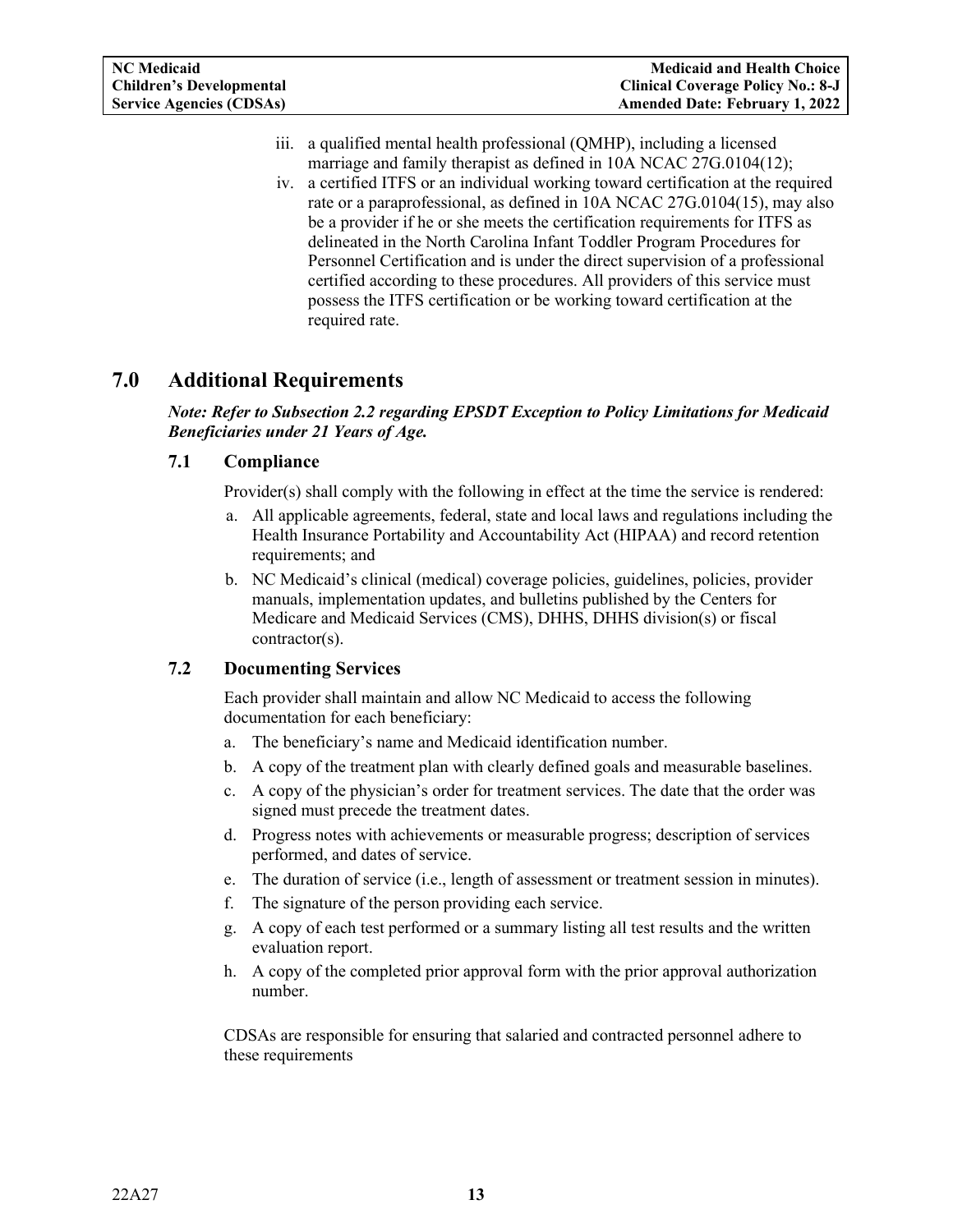# <span id="page-15-0"></span>**8.0 Policy Implementation/Revision Information**

**Original Effective Date:** September 1, 2003

## **Revision Information:**

| <b>Date</b> | <b>Section Revised</b>              | Change                                                                                                                                                                                                                                                                                             |
|-------------|-------------------------------------|----------------------------------------------------------------------------------------------------------------------------------------------------------------------------------------------------------------------------------------------------------------------------------------------------|
| 10/14/2003  | 1.3, Child Service<br>Coordination  | Medicaid: The first sentence was corrected to read<br>"provided by a Child Service Coordinator to a child                                                                                                                                                                                          |
|             |                                     | referred to or eligible under the Infant-Toddler<br>Program"                                                                                                                                                                                                                                       |
| 10/14/2003  | Section 6.0, item 1.                | Medicaid: Item 1 was corrected to read "Infant, Toddler,<br>and Family certification"                                                                                                                                                                                                              |
| 11/14/2003  | Section 7.1, 3 <sup>rd</sup> bullet | Medicaid: Deleted text pertaining to verbal orders;<br>effective with date of policy publication 09/01/03.                                                                                                                                                                                         |
| 12/01/2003  | Section 5.0                         | Medicaid: The section was renamed from Policy<br>Guidelines to Requirements for and Limitations on<br>Coverage.                                                                                                                                                                                    |
| 12/01/2003  | Section 8.0                         | Medicaid: This section was reformatted into three<br>subsections; there was no change to the content.                                                                                                                                                                                              |
| 03/01/2005  | Section 1.0                         | Medicaid: Deleted the following services from policy:<br>1.1 Assistive Technology Services and Devices, 1.3<br>Child Service Coordination, 1.4 Early Identification and<br>Screening, and 1.5 Family Counseling and Therapy<br>Services; effective with date of State Plan Amendment<br>$7/1/03$ . |
| 03/01/2005  | Section 1.0                         | Medicaid: Added the following services to policy: 1.9<br>Multidisciplinary Evaluations and Assessments, 1.10<br>Case Management, 1.11 Community Based<br>Rehabilitative Service and 1.12 Developmental Testing;<br>effective with date of State Plan Amendment 7/1/03.                             |
| 03/01/2005  | Section 2.0 Eligible<br>Recipients  | Medicaid: Added text pertaining to the two services the<br>CDSA may provide to 3 and 4 year olds who are<br>transitioning from the N.C. Infant-Toddler Program to<br>Preschool services; effective with date of State Plan<br>Amendment 7/1/03.                                                    |
| 03/01/2005  | Section 6.0 Eligible<br>Providers   | Medicaid: Revised text in item 1 to broaden definition,<br>revised text in items 2,3 and 4 to include requirements<br>set forth in 42 CFR 440.110; effective with date of State<br>Plan Amendment 7/1/03.                                                                                          |
| 03/01/2005  | Section 6.0 Eligible<br>Providers   | Medicaid: Added requirement #12 for providers who<br>are eligible to enroll to provide Community Based<br>Rehabilitative Services; effective with date of State Plan<br>Amendment 7/1/03.                                                                                                          |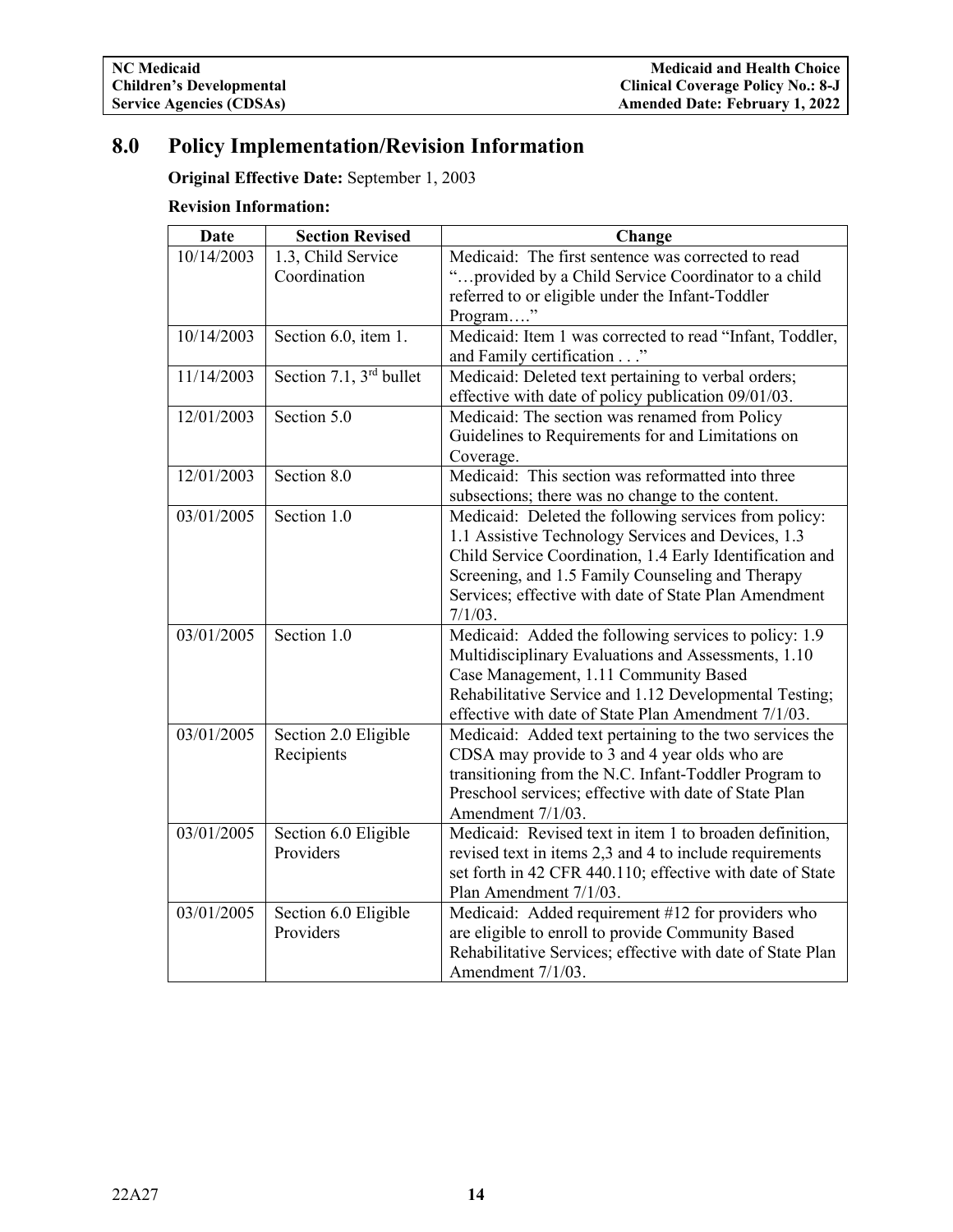| Date                                                                                                         | <b>Section Revised</b>                                                                                                       | Change                                                                                                                                                                                                                                                                                                                                                                                                                                                                                                                                                                                                                                                                                                                                                                                                                                                                                                                                                                                                                                                                                                                                                                                                                                                                                                                                                                                 |
|--------------------------------------------------------------------------------------------------------------|------------------------------------------------------------------------------------------------------------------------------|----------------------------------------------------------------------------------------------------------------------------------------------------------------------------------------------------------------------------------------------------------------------------------------------------------------------------------------------------------------------------------------------------------------------------------------------------------------------------------------------------------------------------------------------------------------------------------------------------------------------------------------------------------------------------------------------------------------------------------------------------------------------------------------------------------------------------------------------------------------------------------------------------------------------------------------------------------------------------------------------------------------------------------------------------------------------------------------------------------------------------------------------------------------------------------------------------------------------------------------------------------------------------------------------------------------------------------------------------------------------------------------|
| 03/01/2005                                                                                                   | Section 8.3                                                                                                                  | Medicaid: The procedure codes listed in Attachment A                                                                                                                                                                                                                                                                                                                                                                                                                                                                                                                                                                                                                                                                                                                                                                                                                                                                                                                                                                                                                                                                                                                                                                                                                                                                                                                                   |
|                                                                                                              |                                                                                                                              | were incorporated into section 8.3.                                                                                                                                                                                                                                                                                                                                                                                                                                                                                                                                                                                                                                                                                                                                                                                                                                                                                                                                                                                                                                                                                                                                                                                                                                                                                                                                                    |
|                                                                                                              |                                                                                                                              |                                                                                                                                                                                                                                                                                                                                                                                                                                                                                                                                                                                                                                                                                                                                                                                                                                                                                                                                                                                                                                                                                                                                                                                                                                                                                                                                                                                        |
|                                                                                                              |                                                                                                                              | Y codes were converted to national codes to comply                                                                                                                                                                                                                                                                                                                                                                                                                                                                                                                                                                                                                                                                                                                                                                                                                                                                                                                                                                                                                                                                                                                                                                                                                                                                                                                                     |
|                                                                                                              |                                                                                                                              | with HIPPA.                                                                                                                                                                                                                                                                                                                                                                                                                                                                                                                                                                                                                                                                                                                                                                                                                                                                                                                                                                                                                                                                                                                                                                                                                                                                                                                                                                            |
|                                                                                                              |                                                                                                                              |                                                                                                                                                                                                                                                                                                                                                                                                                                                                                                                                                                                                                                                                                                                                                                                                                                                                                                                                                                                                                                                                                                                                                                                                                                                                                                                                                                                        |
|                                                                                                              |                                                                                                                              | Procedure code T1016 was replaced with T1017.                                                                                                                                                                                                                                                                                                                                                                                                                                                                                                                                                                                                                                                                                                                                                                                                                                                                                                                                                                                                                                                                                                                                                                                                                                                                                                                                          |
| 03/01/2005                                                                                                   | Section 8.4                                                                                                                  | Medicaid: A statement was added to instruct providers                                                                                                                                                                                                                                                                                                                                                                                                                                                                                                                                                                                                                                                                                                                                                                                                                                                                                                                                                                                                                                                                                                                                                                                                                                                                                                                                  |
|                                                                                                              |                                                                                                                              | to contact DMA Financial Operations for a                                                                                                                                                                                                                                                                                                                                                                                                                                                                                                                                                                                                                                                                                                                                                                                                                                                                                                                                                                                                                                                                                                                                                                                                                                                                                                                                              |
|                                                                                                              |                                                                                                                              | reimbursement rate schedule.                                                                                                                                                                                                                                                                                                                                                                                                                                                                                                                                                                                                                                                                                                                                                                                                                                                                                                                                                                                                                                                                                                                                                                                                                                                                                                                                                           |
|                                                                                                              |                                                                                                                              |                                                                                                                                                                                                                                                                                                                                                                                                                                                                                                                                                                                                                                                                                                                                                                                                                                                                                                                                                                                                                                                                                                                                                                                                                                                                                                                                                                                        |
|                                                                                                              |                                                                                                                              |                                                                                                                                                                                                                                                                                                                                                                                                                                                                                                                                                                                                                                                                                                                                                                                                                                                                                                                                                                                                                                                                                                                                                                                                                                                                                                                                                                                        |
|                                                                                                              |                                                                                                                              |                                                                                                                                                                                                                                                                                                                                                                                                                                                                                                                                                                                                                                                                                                                                                                                                                                                                                                                                                                                                                                                                                                                                                                                                                                                                                                                                                                                        |
|                                                                                                              |                                                                                                                              |                                                                                                                                                                                                                                                                                                                                                                                                                                                                                                                                                                                                                                                                                                                                                                                                                                                                                                                                                                                                                                                                                                                                                                                                                                                                                                                                                                                        |
|                                                                                                              |                                                                                                                              |                                                                                                                                                                                                                                                                                                                                                                                                                                                                                                                                                                                                                                                                                                                                                                                                                                                                                                                                                                                                                                                                                                                                                                                                                                                                                                                                                                                        |
|                                                                                                              |                                                                                                                              |                                                                                                                                                                                                                                                                                                                                                                                                                                                                                                                                                                                                                                                                                                                                                                                                                                                                                                                                                                                                                                                                                                                                                                                                                                                                                                                                                                                        |
|                                                                                                              |                                                                                                                              |                                                                                                                                                                                                                                                                                                                                                                                                                                                                                                                                                                                                                                                                                                                                                                                                                                                                                                                                                                                                                                                                                                                                                                                                                                                                                                                                                                                        |
|                                                                                                              |                                                                                                                              |                                                                                                                                                                                                                                                                                                                                                                                                                                                                                                                                                                                                                                                                                                                                                                                                                                                                                                                                                                                                                                                                                                                                                                                                                                                                                                                                                                                        |
|                                                                                                              |                                                                                                                              |                                                                                                                                                                                                                                                                                                                                                                                                                                                                                                                                                                                                                                                                                                                                                                                                                                                                                                                                                                                                                                                                                                                                                                                                                                                                                                                                                                                        |
|                                                                                                              |                                                                                                                              |                                                                                                                                                                                                                                                                                                                                                                                                                                                                                                                                                                                                                                                                                                                                                                                                                                                                                                                                                                                                                                                                                                                                                                                                                                                                                                                                                                                        |
|                                                                                                              |                                                                                                                              |                                                                                                                                                                                                                                                                                                                                                                                                                                                                                                                                                                                                                                                                                                                                                                                                                                                                                                                                                                                                                                                                                                                                                                                                                                                                                                                                                                                        |
|                                                                                                              |                                                                                                                              |                                                                                                                                                                                                                                                                                                                                                                                                                                                                                                                                                                                                                                                                                                                                                                                                                                                                                                                                                                                                                                                                                                                                                                                                                                                                                                                                                                                        |
|                                                                                                              |                                                                                                                              |                                                                                                                                                                                                                                                                                                                                                                                                                                                                                                                                                                                                                                                                                                                                                                                                                                                                                                                                                                                                                                                                                                                                                                                                                                                                                                                                                                                        |
| 12/01/2006                                                                                                   | Section 2.3                                                                                                                  |                                                                                                                                                                                                                                                                                                                                                                                                                                                                                                                                                                                                                                                                                                                                                                                                                                                                                                                                                                                                                                                                                                                                                                                                                                                                                                                                                                                        |
|                                                                                                              |                                                                                                                              | revised.                                                                                                                                                                                                                                                                                                                                                                                                                                                                                                                                                                                                                                                                                                                                                                                                                                                                                                                                                                                                                                                                                                                                                                                                                                                                                                                                                                               |
| 12/01/2006                                                                                                   | Sections 3.0, 4.0, and                                                                                                       | Medicaid: A note regarding EPSDT was added to these                                                                                                                                                                                                                                                                                                                                                                                                                                                                                                                                                                                                                                                                                                                                                                                                                                                                                                                                                                                                                                                                                                                                                                                                                                                                                                                                    |
|                                                                                                              | 5.0                                                                                                                          | sections.                                                                                                                                                                                                                                                                                                                                                                                                                                                                                                                                                                                                                                                                                                                                                                                                                                                                                                                                                                                                                                                                                                                                                                                                                                                                                                                                                                              |
| 02/01/2007                                                                                                   | Section 2.2                                                                                                                  | Medicaid: The statement that CDSAs may only perform                                                                                                                                                                                                                                                                                                                                                                                                                                                                                                                                                                                                                                                                                                                                                                                                                                                                                                                                                                                                                                                                                                                                                                                                                                                                                                                                    |
|                                                                                                              |                                                                                                                              | evaluation services and community based rehabilitative                                                                                                                                                                                                                                                                                                                                                                                                                                                                                                                                                                                                                                                                                                                                                                                                                                                                                                                                                                                                                                                                                                                                                                                                                                                                                                                                 |
|                                                                                                              |                                                                                                                              | services at the request of the Local Education Agency                                                                                                                                                                                                                                                                                                                                                                                                                                                                                                                                                                                                                                                                                                                                                                                                                                                                                                                                                                                                                                                                                                                                                                                                                                                                                                                                  |
|                                                                                                              |                                                                                                                              |                                                                                                                                                                                                                                                                                                                                                                                                                                                                                                                                                                                                                                                                                                                                                                                                                                                                                                                                                                                                                                                                                                                                                                                                                                                                                                                                                                                        |
|                                                                                                              |                                                                                                                              |                                                                                                                                                                                                                                                                                                                                                                                                                                                                                                                                                                                                                                                                                                                                                                                                                                                                                                                                                                                                                                                                                                                                                                                                                                                                                                                                                                                        |
|                                                                                                              |                                                                                                                              |                                                                                                                                                                                                                                                                                                                                                                                                                                                                                                                                                                                                                                                                                                                                                                                                                                                                                                                                                                                                                                                                                                                                                                                                                                                                                                                                                                                        |
|                                                                                                              |                                                                                                                              |                                                                                                                                                                                                                                                                                                                                                                                                                                                                                                                                                                                                                                                                                                                                                                                                                                                                                                                                                                                                                                                                                                                                                                                                                                                                                                                                                                                        |
|                                                                                                              |                                                                                                                              |                                                                                                                                                                                                                                                                                                                                                                                                                                                                                                                                                                                                                                                                                                                                                                                                                                                                                                                                                                                                                                                                                                                                                                                                                                                                                                                                                                                        |
|                                                                                                              |                                                                                                                              |                                                                                                                                                                                                                                                                                                                                                                                                                                                                                                                                                                                                                                                                                                                                                                                                                                                                                                                                                                                                                                                                                                                                                                                                                                                                                                                                                                                        |
|                                                                                                              |                                                                                                                              |                                                                                                                                                                                                                                                                                                                                                                                                                                                                                                                                                                                                                                                                                                                                                                                                                                                                                                                                                                                                                                                                                                                                                                                                                                                                                                                                                                                        |
|                                                                                                              |                                                                                                                              |                                                                                                                                                                                                                                                                                                                                                                                                                                                                                                                                                                                                                                                                                                                                                                                                                                                                                                                                                                                                                                                                                                                                                                                                                                                                                                                                                                                        |
|                                                                                                              |                                                                                                                              |                                                                                                                                                                                                                                                                                                                                                                                                                                                                                                                                                                                                                                                                                                                                                                                                                                                                                                                                                                                                                                                                                                                                                                                                                                                                                                                                                                                        |
|                                                                                                              |                                                                                                                              |                                                                                                                                                                                                                                                                                                                                                                                                                                                                                                                                                                                                                                                                                                                                                                                                                                                                                                                                                                                                                                                                                                                                                                                                                                                                                                                                                                                        |
|                                                                                                              |                                                                                                                              |                                                                                                                                                                                                                                                                                                                                                                                                                                                                                                                                                                                                                                                                                                                                                                                                                                                                                                                                                                                                                                                                                                                                                                                                                                                                                                                                                                                        |
|                                                                                                              |                                                                                                                              |                                                                                                                                                                                                                                                                                                                                                                                                                                                                                                                                                                                                                                                                                                                                                                                                                                                                                                                                                                                                                                                                                                                                                                                                                                                                                                                                                                                        |
|                                                                                                              |                                                                                                                              |                                                                                                                                                                                                                                                                                                                                                                                                                                                                                                                                                                                                                                                                                                                                                                                                                                                                                                                                                                                                                                                                                                                                                                                                                                                                                                                                                                                        |
| 09/01/2005<br>12/01/2005<br>01/01/2006<br>01/01/2006<br>02/01/2007<br>05/01/2007<br>08/01/2012<br>08/01/2012 | Section 2.0<br>Section 2.3<br>Section 5.2<br>Section 8.3<br>Section 6.0<br>Sections 2 through 5<br>Throughout<br>Section 5.1 | Medicaid: A special provision related to EPSDT was<br>added.<br>Medicaid: The Web address for DMA's EDPST policy<br>instructions was added to this section.<br>Medicaid: This section was updated to reflect MRNC's<br>name change to The Carolinas Center for Medical<br>Excellence (CCME).<br>Medicaid: CPT procedure code 95210 was end-dated<br>and replaced with 92626, 92627, 92630 and 92633;<br>97520 was end-dated and replaced with 97761; 97703<br>was end-dated and replaced with 97762; 96100 was end-<br>dated and replaced with 96101; 96115 was end-dated<br>and replaced with 96116; and 96117 was end-dated and<br>replaced with 96118.<br>Medicaid: The special provision related to EPSDT was<br>for 3- and 4-year olds who are transitioning from the<br>N.C. Infant-Toddler Program to preschool services was<br>deleted from the policy.<br>Medicaid: The requirements for an occupation therapist<br>were amended to indicate that, where applicable, the<br>therapist must be licensed by the State.<br>Medicaid: EPSDT information was revised to clarify<br>exceptions to policy limitations for recipients under 21<br>years of age.<br>Technical changes made to place policy on the<br>combined template.<br>Prior authorization information was revised to bring into<br>compliance with Medicaid Clinical Policy 10A and 8C,<br>as promulgated 1/1/12. |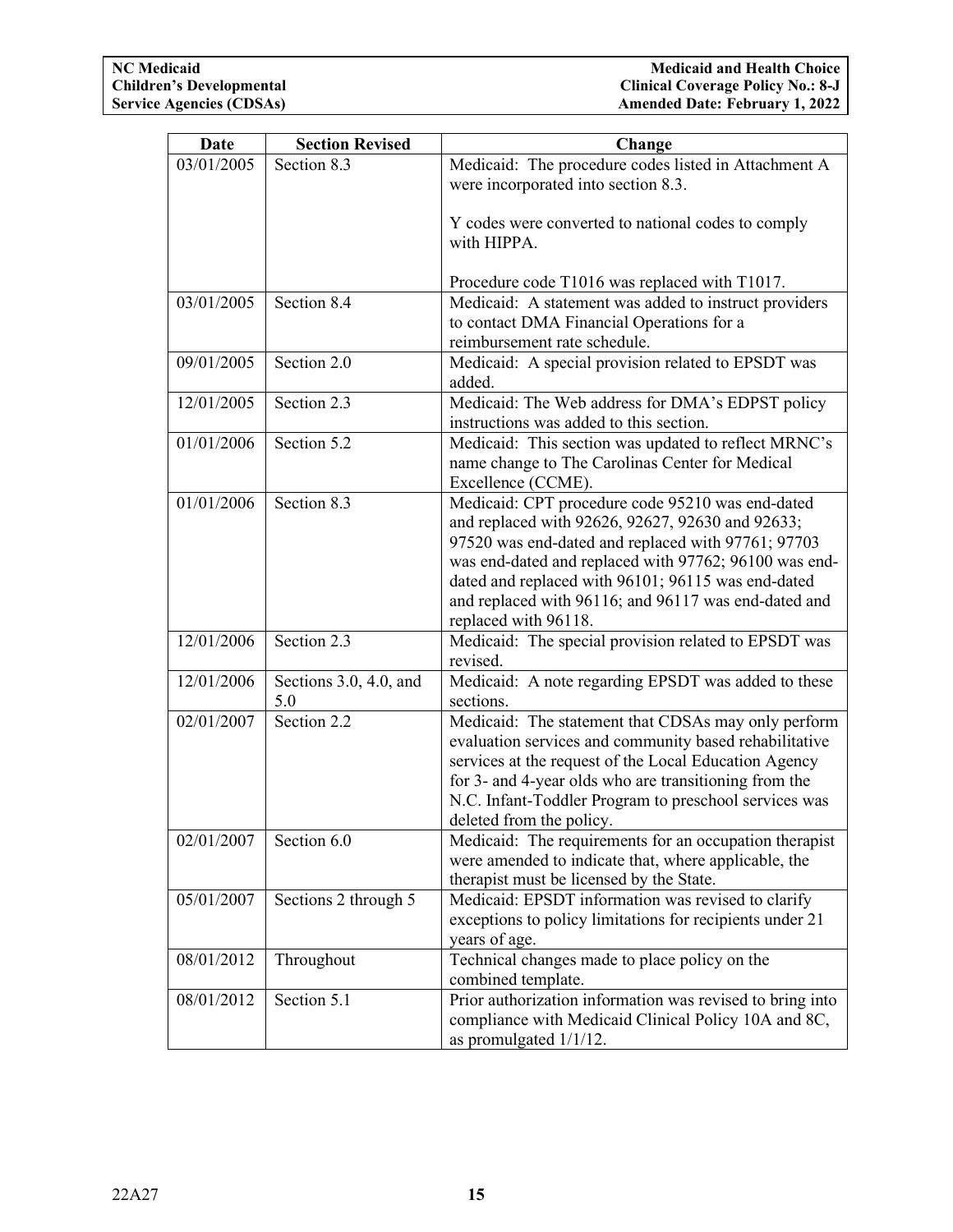| <b>Date</b> | <b>Section Revised</b>      | Change                                                                                                       |
|-------------|-----------------------------|--------------------------------------------------------------------------------------------------------------|
| 08/01/2012  | Section 6.1.b through       | Updated provisions related to who can work under the                                                         |
|             | d                           | direction of specialized therapists to bring into                                                            |
|             |                             | compliance with Medicaid Clinical Policy 10A,                                                                |
|             |                             | Specialized Therapies, as promulgated 1/1/12.                                                                |
| 8/01/2014   | All Sections and            | Updated: 2013 CPT codes, language pertaining to                                                              |
|             | Attachments                 | intellectual/ developmental disabilities, as well as other                                                   |
|             |                             | technical, nonsubstantive, and clarifying changes                                                            |
|             |                             | including grammar, readability, typographical accuracy,                                                      |
|             |                             | and format without affecting coverage.                                                                       |
| 10/01/2015  | All Sections and            | Updated policy template language and added ICD-10                                                            |
|             | Attachments                 | codes to comply with federally mandated 10/1/2015                                                            |
|             |                             | implementation where applicable.                                                                             |
| 12/01/2018  | Subsection 6.1              | Technical changes made to policy that adhere to HB478.                                                       |
|             |                             | Deleted word baccalaureate.                                                                                  |
| 12/15/2018  | All Sections and            | Policy posted 12/15/2018 with an Amended Date of                                                             |
|             | <b>Attachments</b>          | December 1, 2018.                                                                                            |
| 02/01/2019  | Attachment A                | Medicaid: CPT procedure code 96101 was end-dated                                                             |
|             |                             | and replaced with 96130, 96136, and 96137; 96111 was                                                         |
|             |                             | end-dated and replaced with 96112 and 96113; 96121                                                           |
|             |                             | was added to 96116; 96118 was end-dated and replaced                                                         |
|             |                             | with 96132, 96133, 96136 and 96137; 92588 was end-                                                           |
|             |                             | dated and replaced with 92587.                                                                               |
| 03/15/2019  | Table of Contents           | Added, "To all beneficiaries enrolled in a Prepaid                                                           |
|             |                             | Health Plan (PHP): for questions about benefits and                                                          |
|             |                             | services available on or after November 1, 2019, please                                                      |
|             |                             | contact your PHP."                                                                                           |
| 03/15/2019  | All Sections and            | Updated policy template language.                                                                            |
| 12/15/19    | Attachments<br>Attachment A |                                                                                                              |
|             |                             | Removed: Note: For behavioral health diagnosing, it is<br>recommended that providers diagnose to the highest |
|             |                             | level of specificity using DC 0-5, however, claims are                                                       |
|             |                             | submitted using ICD-10 diagnosis codes. Providers                                                            |
|             |                             | shall utilize the appropriate ICD-10 diagnosis that                                                          |
|             |                             | corresponds to the chosen DC 0-5 diagnosis. A DC 0-5                                                         |
|             |                             | to ICD-10 crosswalk is found in the DC 0-5 manual.                                                           |
| 12/15/19    | Attachment A                | Added: Note: Providers using the Diagnostic                                                                  |
|             |                             | Classification of Mental Health and Developmental                                                            |
|             |                             | Disorders of Infancy and Early Childhood (DC:0-5)                                                            |
|             |                             | manual shall submit claims using the ICD-10 diagnosis                                                        |
|             |                             | code that corresponds to the chosen DC:0-5 diagnosis.                                                        |
| 12/15/19    | Table of Contents           | Updated policy template language, "To all beneficiaries                                                      |
|             |                             | enrolled in a Prepaid Health Plan (PHP): for questions                                                       |
|             |                             | about benefits and services available on or after                                                            |
|             |                             | implementation, please contact your PHP."                                                                    |
| 12/15/19    | Attachment A                | Added, "Unless directed otherwise, Institutional Claims                                                      |
|             |                             | must be billed according to the National Uniform                                                             |
|             |                             | Billing Guidelines. All claims must comply with                                                              |
|             |                             | National Coding Guidelines.                                                                                  |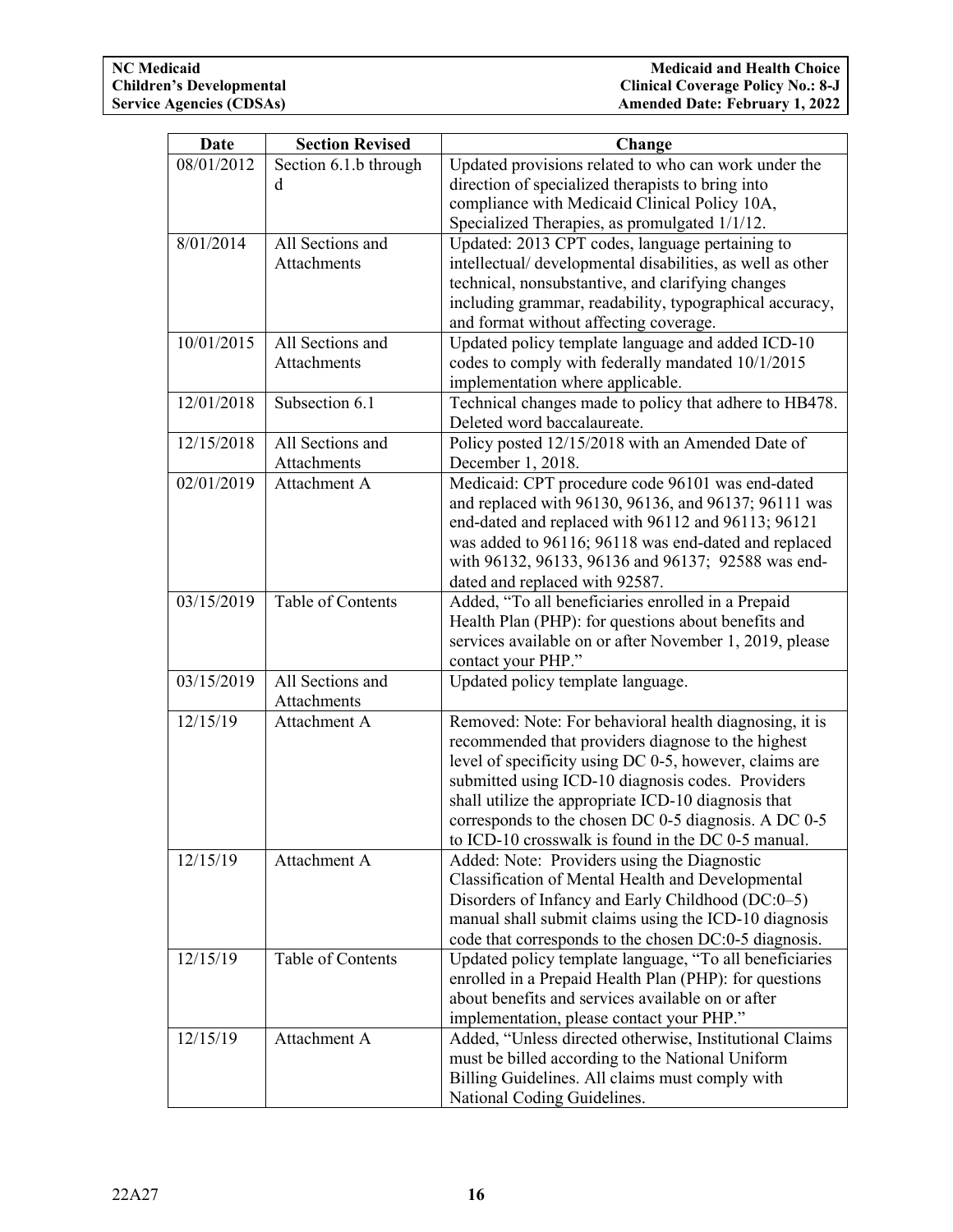| Date       | <b>Section Revised</b>                | Change                                                                                                                                                                                                                                                                                                                                     |
|------------|---------------------------------------|--------------------------------------------------------------------------------------------------------------------------------------------------------------------------------------------------------------------------------------------------------------------------------------------------------------------------------------------|
| 12/01/2020 | <b>Related Coverage</b><br>Policies   | Added 1-H, Telehealth, Virtual Communications, and<br><b>Remote Patient Monitoring</b>                                                                                                                                                                                                                                                     |
| 12/01/2020 | Subsection 3.1.1,                     | Added new subsection 3.1.1 Telehealth Services.                                                                                                                                                                                                                                                                                            |
| 12/01/2020 | Section 6.1.f                         | Added the word "registered" in front of dietician.                                                                                                                                                                                                                                                                                         |
| 12/01/2020 | Attachment A, Letter<br>$\mathcal{C}$ | Added new billing guidance and table to reflect new<br>telehealth-eligible services. Added the following note:<br>Note: The "+" symbol identifies add-on codes that are<br>always performed in addition to the primary service or<br>procedure and must never be reported as stand-alone<br>codes.                                         |
| 12/01/2020 | Attachment A, Letter<br>D             | Added the following language for telehealth services:<br>Telehealth Claims: Modifier GT must be appended to<br>the CPT or HCPCS code to indicate that a service has<br>been provided via interactive audio-visual<br>communication. This modifier is not appropriate for<br>virtual patient communications or remote patient<br>monitoring |
| 12/01/2020 | Attachment A, Letter<br>F             | Added language indicating telehealth codes should be<br>filed with the provider's usual place of service code(s).<br>Removed incorrect acronym "ISFP". Added correct<br>acronym "IFSP."                                                                                                                                                    |
| 12/01/2020 | Added beginning of<br>Policy          | Added the language "This clinical coverage policy has<br>an effective date of November 15, 2020; however, until<br>the end of the public health emergency, the temporary<br>coverage and reimbursement flexibilities enabled by NC<br>Medicaid through a series of COVID-19 Special<br>Medicaid Bulletins will remain in effect."          |
| 02/01/2022 | Attachment A, Letter<br>$\mathbf C$   | Deleted CPT code 99201.                                                                                                                                                                                                                                                                                                                    |
| 02/01/2022 | Attachment A, Letter<br>D             | Added: "All claims: Modifier TL must be appended to<br>CPT or HCPCS code to indicate that an IFSP service is<br>being provided."                                                                                                                                                                                                           |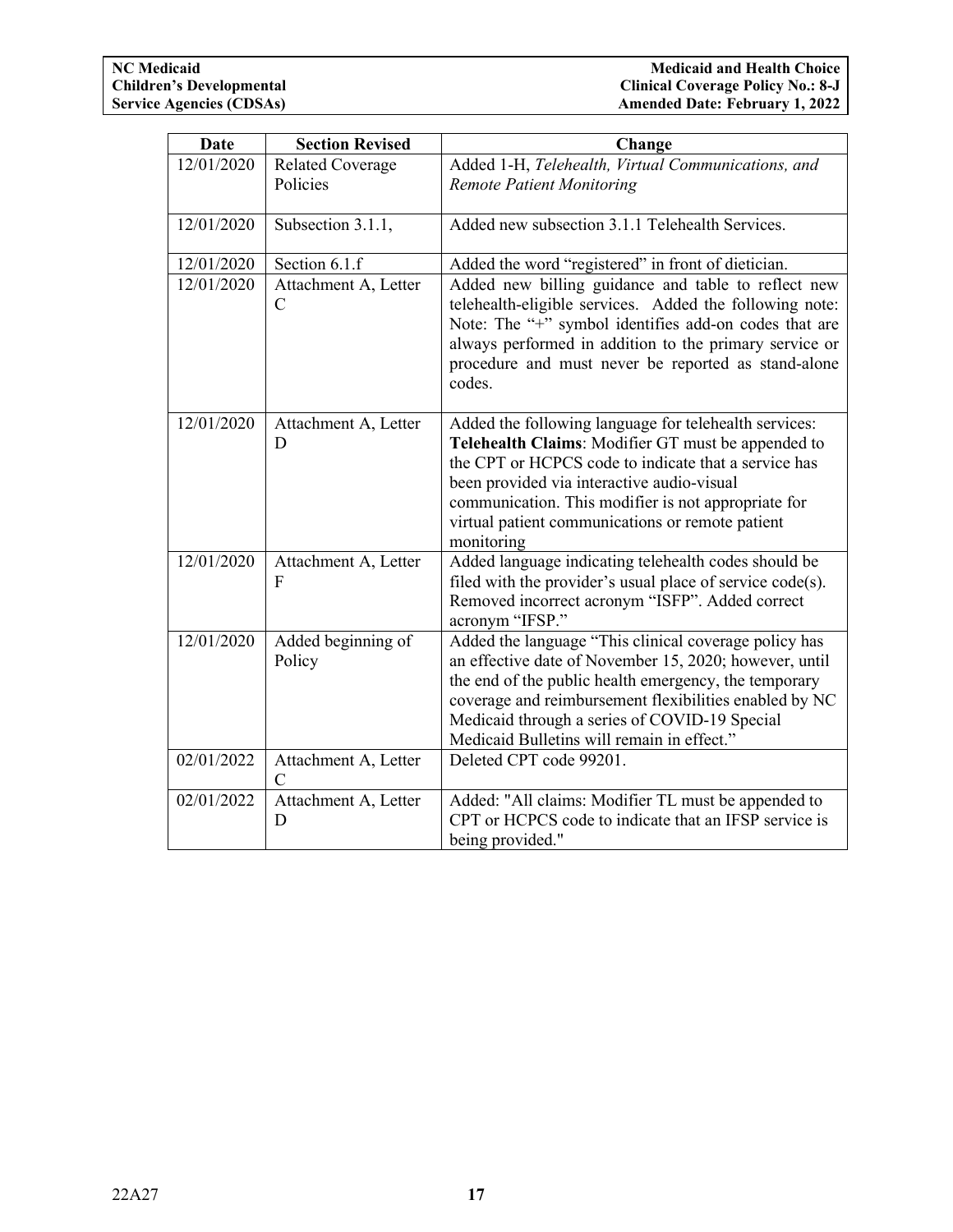# **Attachment A: Claims-Related Information**

<span id="page-19-0"></span>Provider(s) shall comply with the, *NCTracks Provider Claims and Billing Assistance Guide*, Medicaid bulletins, fee schedules, NC Medicaid's clinical coverage policies and any other relevant documents for specific coverage and reimbursement for Medicaid and NCHC:

### <span id="page-19-1"></span>**A. Claim Type**

CMS-1500 (through HSIS)

Professional (CMS-1500/837P transaction)

Unless directed otherwise, Institutional Claims must be billed according to the National Uniform Billing Guidelines. All claims must comply with National Coding Guidelines.

### <span id="page-19-2"></span>**B. International Classification of Diseases and Related Health Problems, Tenth Revisions, Clinical Modification (ICD-10-CM) and Procedural Coding System (PCS)**

Provider(s) shall report the ICD-10-CM and Procedural Coding System (PCS) to the highest level of specificity that supports medical necessity. Provider(s) shall use the current ICD-10 edition and any subsequent editions in effect at the time of service. Provider(s) shall refer to the applicable edition for code description, as it is no longer documented in the policy.

**Note:** Providers using the Diagnostic Classification of Mental Health and Developmental Disorders of Infancy and Early Childhood (DC:0–5) manual shall submit claims using the ICD-10 diagnosis code that corresponds to the chosen DC:0-5 diagnosis.

### <span id="page-19-3"></span>**C. Code(s)**

Provider(s) shall report the most specific billing code that accurately and completely describes the procedure, product or service provided. Provider(s) shall use the Current Procedural Terminology (CPT), Health Care Procedure Coding System (HCPCS), and UB-04 Data Specifications Manual (for a complete listing of valid revenue codes) and any subsequent editions in effect at the time of service. Provider(s) shall refer to the applicable edition for the code description, as it is no longer documented in the policy.

If no such specific CPT or HCPCS code exists, then the provider(s) shall report the procedure, product or service using the appropriate unlisted procedure or service code

| <b>HCPCS Code(s)</b> |
|----------------------|
| H0031                |
| H0036                |
| H0036 HI             |
| H0036 HM             |
| H0036 HQ             |
| <b>H0036 TL</b>      |
| T1017 HI             |
| T <sub>1023</sub>    |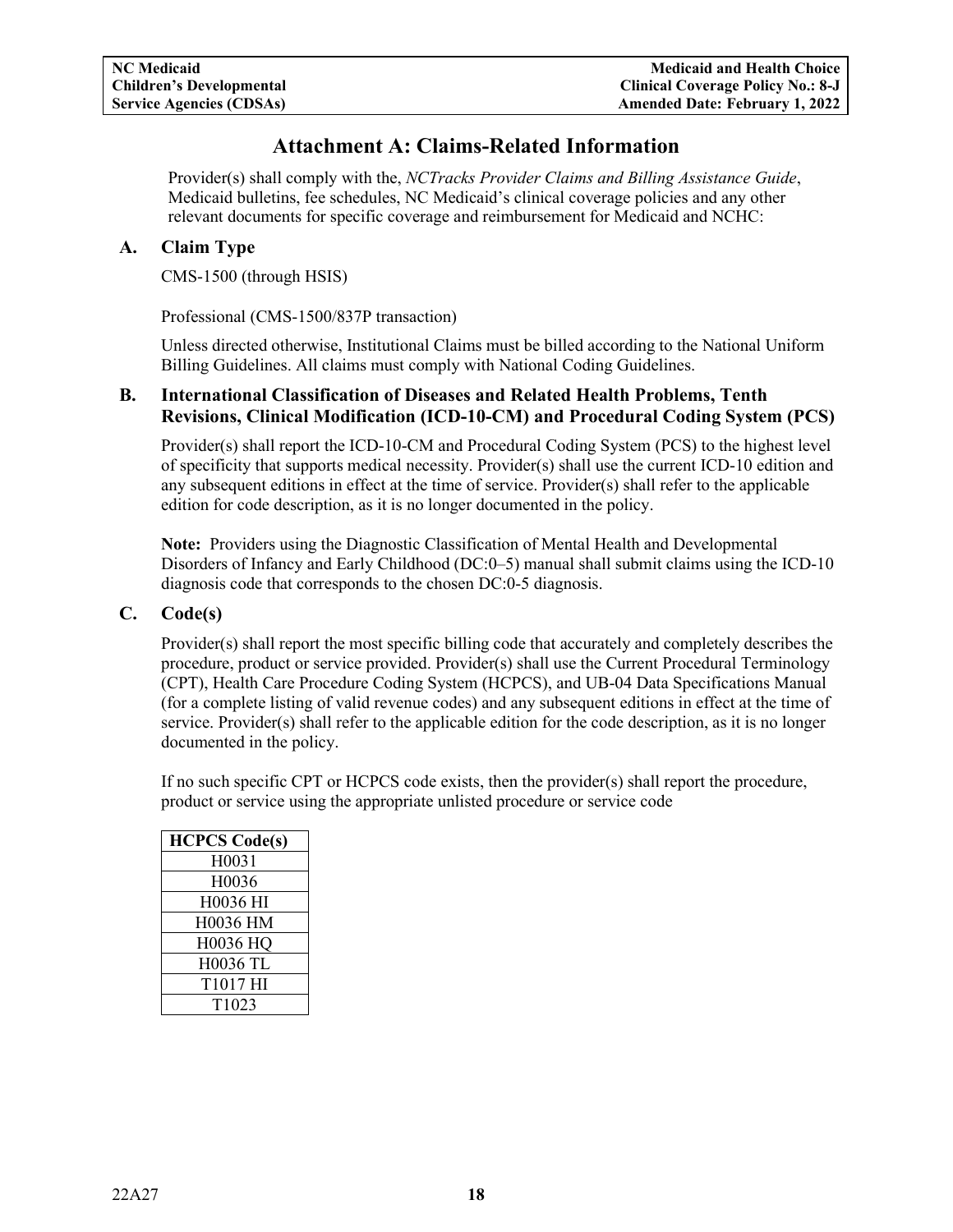| <b>CPT</b> Code(s) |       |       |       |
|--------------------|-------|-------|-------|
| $90785+$           | 92557 | 96131 | 97542 |
| 90791              | 92567 | 96112 | 97750 |
| 90832              | 92568 | 96113 | 97802 |
| 90834              | 92579 | 96121 | 97803 |
| 90837              | 92583 | 96132 | 99202 |
| 90839              | 92585 | 96133 | 99203 |
| $90840+$           | 92587 | 96136 | 99204 |
| 90846              | 92590 | 96137 | 99205 |
| 90847              | 92591 | 97001 | 99211 |
| 92507              | 92592 | 97002 | 99212 |
| 92508              | 92593 | 97003 | 99213 |
| 92521              | 92594 | 97004 | 99214 |
| 92522              | 92595 | 97110 | 99215 |
| 92523              | 92610 | 97112 | 99241 |
| 92524              | 92626 | 97113 | 99242 |
| 92526              | 92627 | 97116 | 99243 |
| 92551              | 92630 | 97124 | 99244 |
| 92552              | 92633 | 97140 | 99245 |
| 92553              | 96110 | 97530 |       |
| 92555              | 96116 | 97533 |       |
| 92556              | 96130 | 97535 |       |

| <b>Telehealth Eligible</b> |
|----------------------------|
| <b>Services</b>            |
| $+90785$                   |
| 90791                      |
| 90832                      |
| 90834                      |
| 90837                      |
| 90839                      |
| $+90840$                   |
| 90846                      |
| 90847                      |
| 99202                      |
| 99203                      |
| 99204                      |
| 99205                      |
| 99211                      |
| 99212                      |
| 99213                      |
| 99214                      |
| 99215                      |
| 99241                      |
| 99242                      |
| 99243                      |
| 99244                      |
| 99245                      |